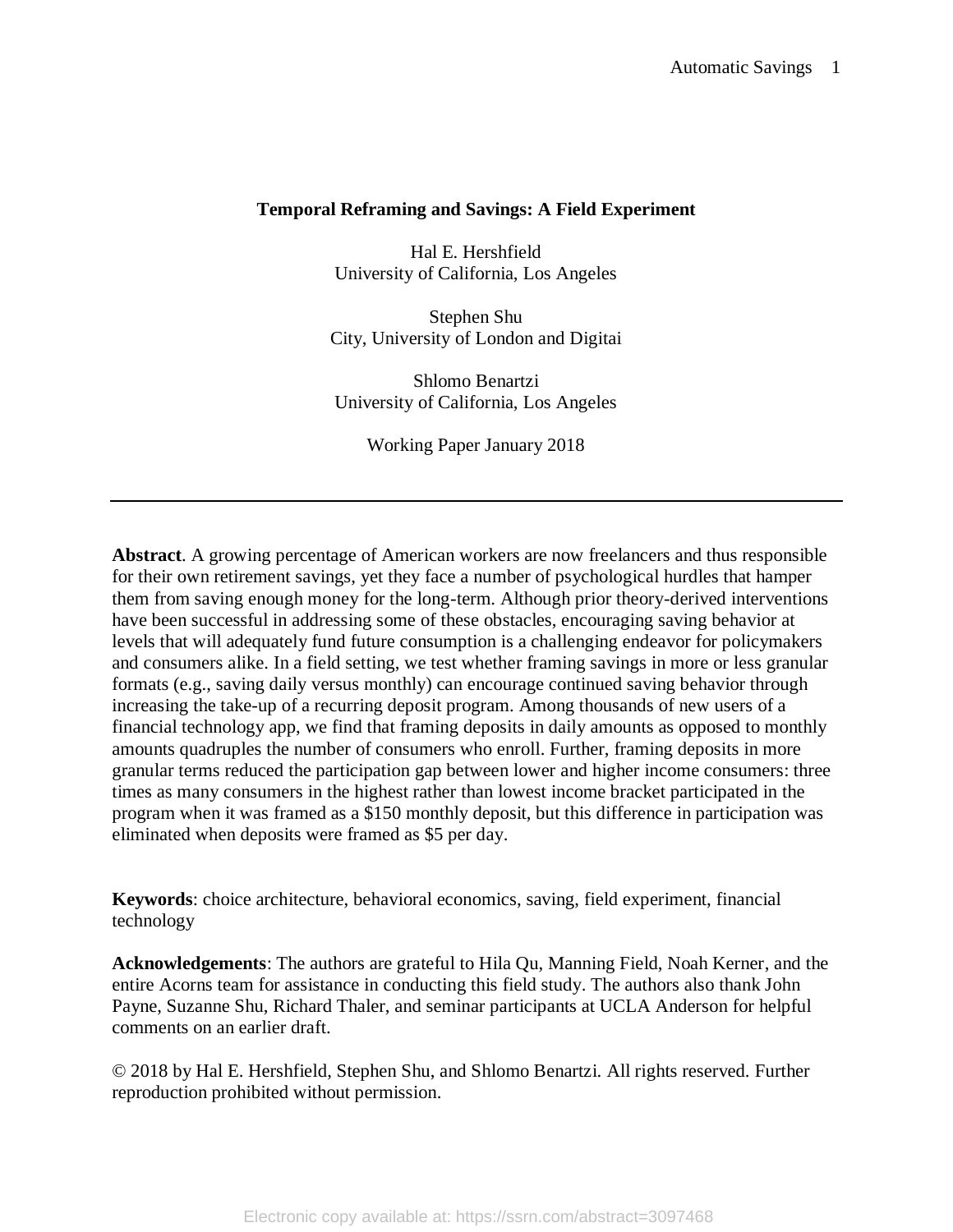### **1. Introduction**

People often have difficulty saving money and marketers face problems convincing them to do so, a challenge that exists regardless of whether goals and time horizons are short- or longterm. For example, consumers have trouble saving for long-term goals like retirement (e.g., Benartzi and Thaler 2013) and college education (Madrian et al. 2017). But, people are also challenged by the prospect of saving for emergencies that may arise in the short-term: in a recent government report, nearly half of adults said they either could not handle an emergency expense of a few hundred dollars or would have to cover the emergency through selling something or borrowing money (Board of Governors of the Federal Reserve System 2016; see also Lusardi, Schneider, and Tufano 2011).

Prior behavioral economic interventions have been successful in addressing psychological obstacles that hamper people from both choosing to save and saving enough. Automatically enrolling eligible employees into employer-sponsored saving plans (i.e., defined contribution plans) results in a dramatically greater percentage of employees actively saving (Madrian and Shea 2001), although some plans still set default savings rates too low relative to what would be more effective (Beshears et al. 2009). The Save More Tomorrow program, for example, directly addresses psychological obstacles to saving, such as myopia, inertia, and loss aversion (Thaler and Benartzi 2004), by introducing pre-commitment and automatic savings rate escalators that are synchronized with future salary increases. Such programs have helped millions of Americans significantly increase their savings (Benartzi and Thaler 2013). But despite the success of these and similar programs, consumers and policy-makers still face major hurdles when it comes to encouraging saving behavior at levels that will adequately fund future consumption.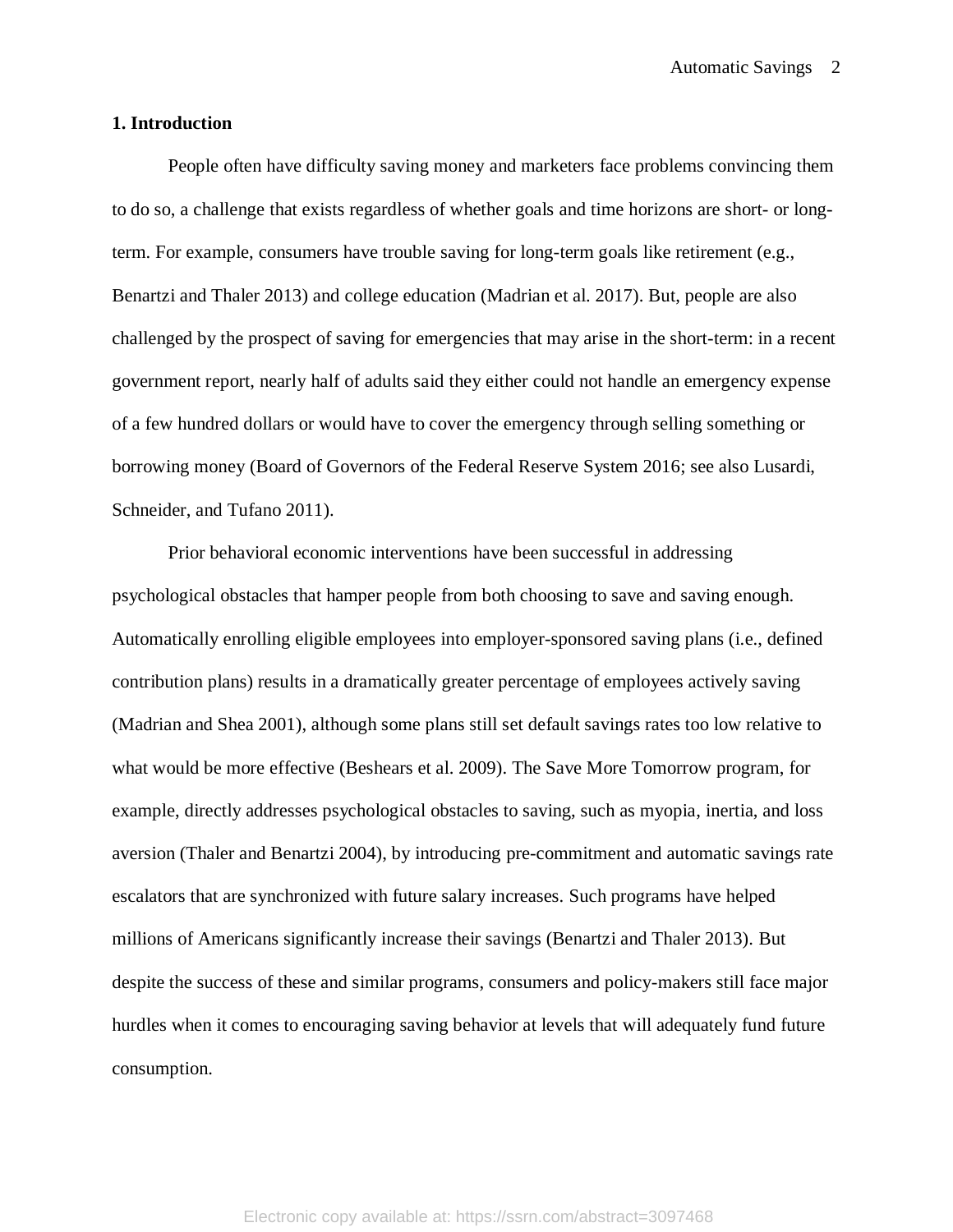One of these hurdles, as typified in saving for retirement, is that existing solutions have largely focused on employees with access to a retirement savings plan (e.g., 401k plan). Furthermore, the solutions were designed for an era where employees were predominantly employed full-time and tended to receive paychecks on a regular but relatively infrequent basis, such as bi-weekly or monthly. These traditional employment arrangements are increasingly obsolete, as more workers are part of the so-called gig economy, which consists of more selfemployed, part-time, and on-demand workers. Indeed, the U.S. Government Accountability Office estimated that "contingent workers" (i.e., on-call, part-time, and self-employed workers) make up more than a third of the total employment workforce (GAO 2013), and companies considered part of the on-demand economy (e.g., Uber, Lyft, Amazon Mechanical Turk) comprise around 21 million workers internationally (de Stefano 2015). One assessment even suggests that alternative employment arrangements accounted for nearly 85 percent of employment growth between 2005 and 2013 (Friedman 2014). This distinction between traditional employment arrangements and alternative arrangements is important as gig economy workers may be paid on more granular time intervals than traditional workers. For example, Uber drivers work when they want and get paid weekly (Cramer and Krueger 2016), and Amazon Mechanical Turk workers may complete tasks and have them approved by different task requesters in minutes, and request payment distributions and have them paid daily (Paolacci and Chandler 2014).

Given this shift toward more granular payment structures, we test whether framing savings in more or less granular formats (e.g., saving daily versus monthly) can encourage continued saving behavior through increasing the take-up of a recurring deposit program. Because people may create separate mental accounts for small compared to large losses of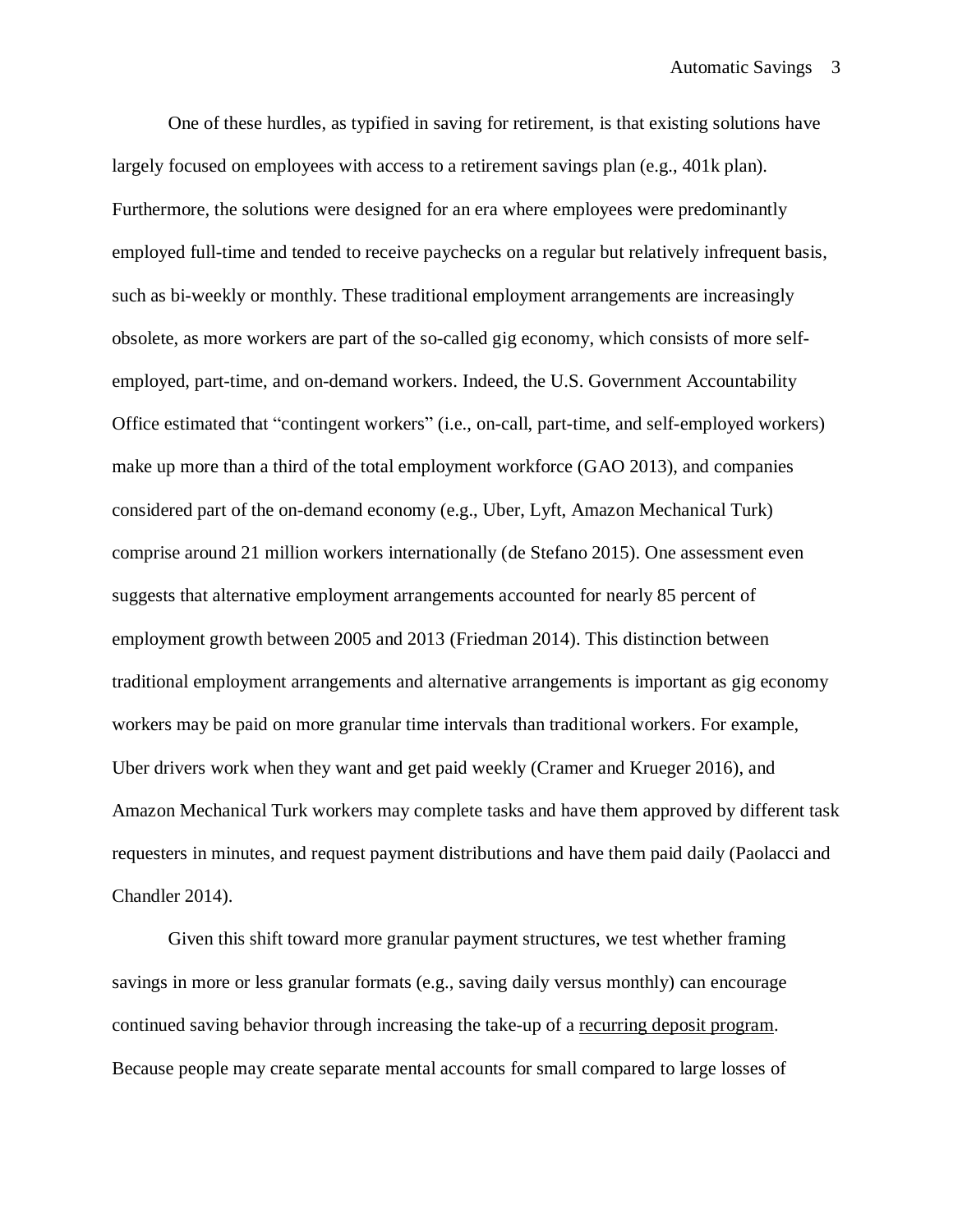money (e.g., Thaler 1985), our specific research objective is to test whether people are less sensitive to present-day losses (which will turn into future gains) when such losses are framed in a smaller, more granular format (e.g., \$5 a day) compared to a larger, less granular format (e.g., \$150 a month). We draw on two related literatures to generate this hypothesis.

First, financially equivalent sums of money can be presented in formats with different psychological associations. For example, when workers near retirement, they have the option to cash out their savings in a lump sum (e.g., \$100,000) or purchase an annuity and receive an equivalent amount, spread out monthly for life (e.g., \$500 per month from age 68 onward). Yet, consumers are more sensitive to changes in wealth when income is expressed in a monthly framing compared to a lump sum framing (Goldstein et al., 2016; Goda, Manchester, and Sojourner 2013). This leads to an "illusion of wealth," whereby lump sums seem more adequate than an equivalent monthly income at lower wealth levels (when consumers can adequately perceive just how *little* a monthly amount would afford), with a reversal of this pattern at higher levels of wealth (when consumers can adequately perceive just how *much* a monthly amount would afford). That is, at lower wealth levels, a lump sum may seem subjectively larger than its equivalent monthly amount, thus affording a perception of greater adequacy.

In the current investigation, we examine whether this same psychological phenomenon can be used to help people regularly contribute to a savings account in a field setting with consequential outcomes. If consumers perceive that lump sums afford greater spending power than equivalent amounts framed in more granular ways, then it stands to reason that parting with such lump sums should be more psychologically painful than giving up an equivalent amount of money spread out over time in a smaller, more granular format (i.e., a "pennies-a-day" framing; Gourville 1998). Concretely, when consumers enroll in some saving plans, they are given the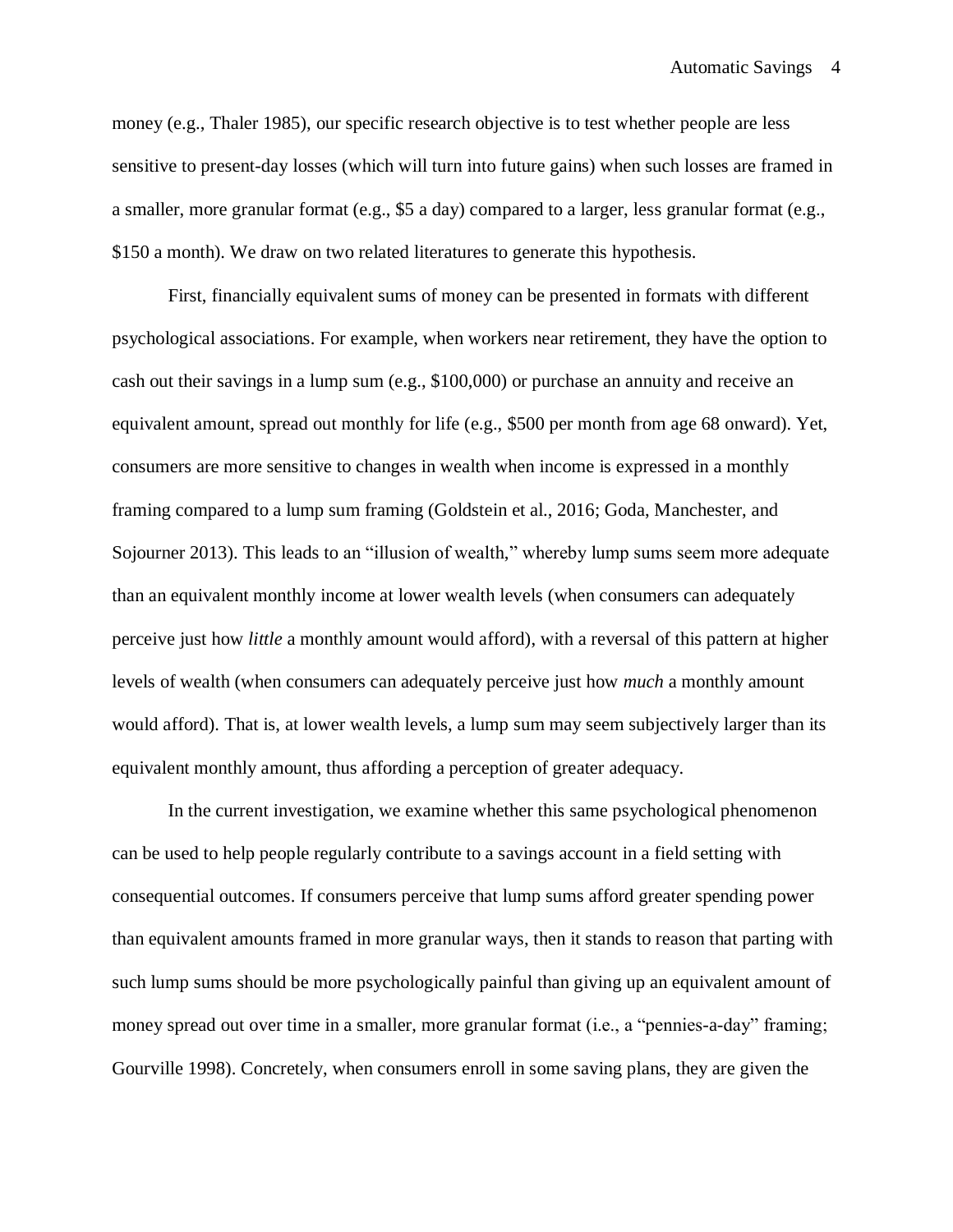opportunity to set up a recurring deposit and regularly contribute a given amount of money to their account. These contributions are often framed in terms of a monthly contribution (e.g., \$150 a month), likely reflecting traditional paycheck and banking norms where money is only transferred from one account to another on a monthly basis. But these same monthly contributions could be instead represented by weekly (e.g., \$35 a week) or even daily (e.g., \$5 a day) amounts. Goldstein et al. (2016) found that a lump sum of \$100,000 felt subjectively larger than its equivalent annuity of \$500 per month. Likewise, larger monthly amounts of money (e.g., \$150) may be more psychologically painful to give up than equivalent, smaller weekly (e.g., \$35) or daily (\$5) amounts of money. As a result, we predict that consumers will be more likely to enroll in a recurring deposit program when deposits are framed in a more granular way (i.e., when parting with the recurring deposit seems less psychologically painful) than when deposits are framed in a less granular way.

Second, in research from the "pennies-a-day" literature, temporally reframing the cost of a product into more granular amounts increased purchase intent in laboratory settings, in part because doing so reduced the perceived cost of the deal (Gourville 1998, 1999; Nagle and Holden 1995). This general preference for less aggregate framing over more aggregate framing extended from days to larger units such as weeks and months (paying \$1 per day is preferred to paying \$365 per year), but this finding reverses with larger monetary amounts (paying \$4,200 per year is preferred to paying \$11.50 per day; Gourville 2003). Although much of the literature on temporal reframing has focused on cost perceptions in purchasing domains, we view these as relevant to saving decisions as well: when opting whether to save or spend money now, one factor that consumers must consider is how painful it will be to give up (i.e., "pay") a certain amount of money now for larger gains later. Indeed, people at least seem to think that such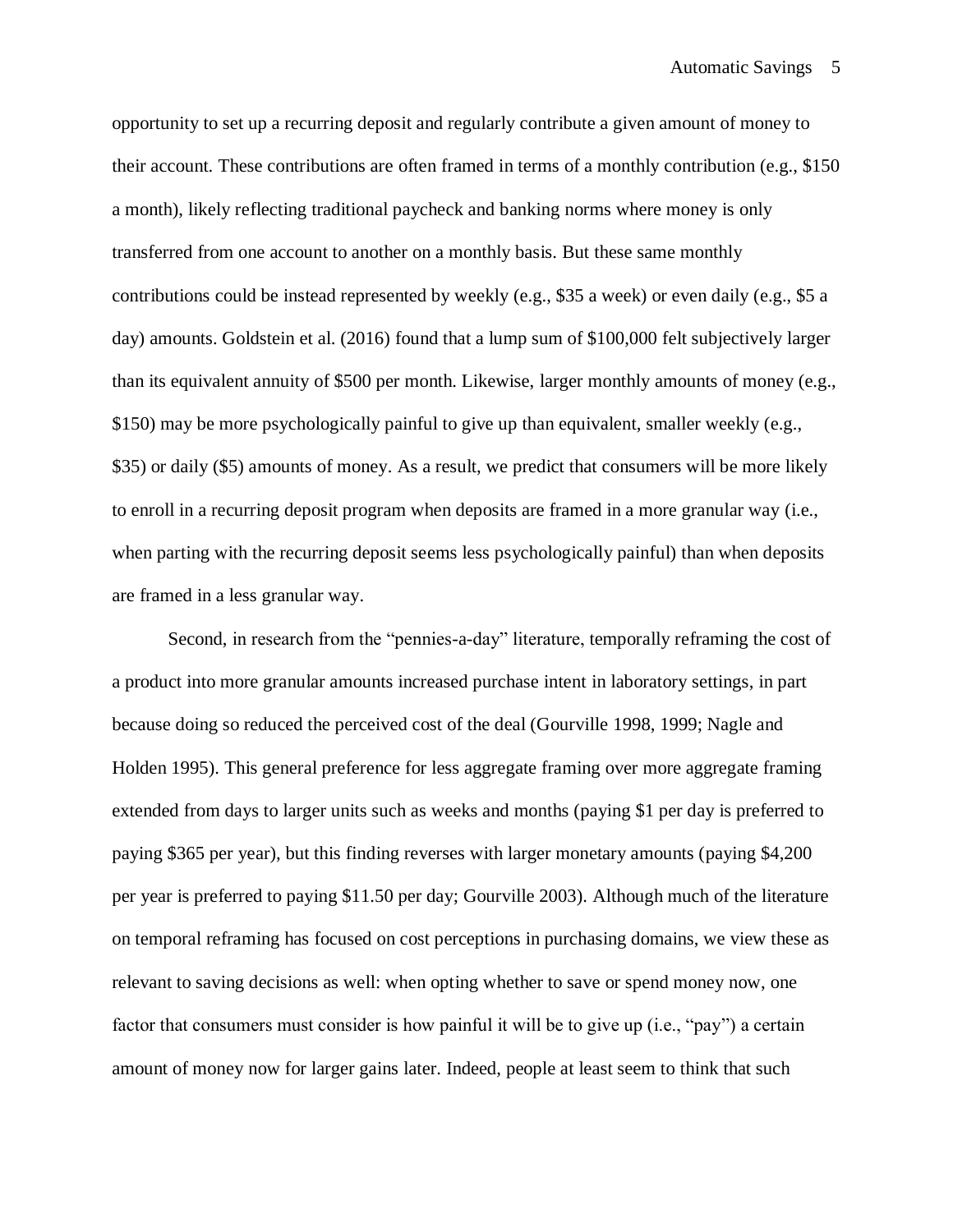framing can be helpful in the savings domain: Colby and Chapman (2013), for example, found that consumers thought they would be more likely to forgo small expenditures in order to put money toward a savings goal, but only when such goals were framed in a more granular format. Notably, the literature to date has not investigated the effectiveness of such temporal framing in a field setting with consequential financial outcomes.

Given the importance of investigating whether these effects extend to real-world settings as well as the practical implications of enhancing saving behavior, we set out to conduct a field study with a financial technology company (Acorns) that provides a mobile phone app allowing people to save and invest in small (e.g., spare change) and large amounts (e.g., thousands of dollars). In the course of our research, new users were given the opportunity to set up a recurring deposit program, in an effort to grow their savings over time. Critically, when users were invited to join the recurring deposit program, they were offered deposits in terms of either daily, weekly, or monthly amounts. Drawing on the various literature streams reviewed above, we hypothesized that users would be more likely to enroll in the recurring deposits program when deposits were framed as more granular, and less psychologically painful. That is, the probability of enrolling will be greater for daily over weekly over monthly framing of the same total amounts.

#### **2. Method**

Participants in the field study were new users to the Acorns app. We aimed to have approximately 2,000 users in each of five conditions, or run the sign-up period of the field study for approximately 4 weeks, whichever came first. The sign-up period ran from January 4th to January  $31<sup>st</sup>$ , 2017, and we concluded with 8,931 total participants.

### **2.1 Sample Characteristics**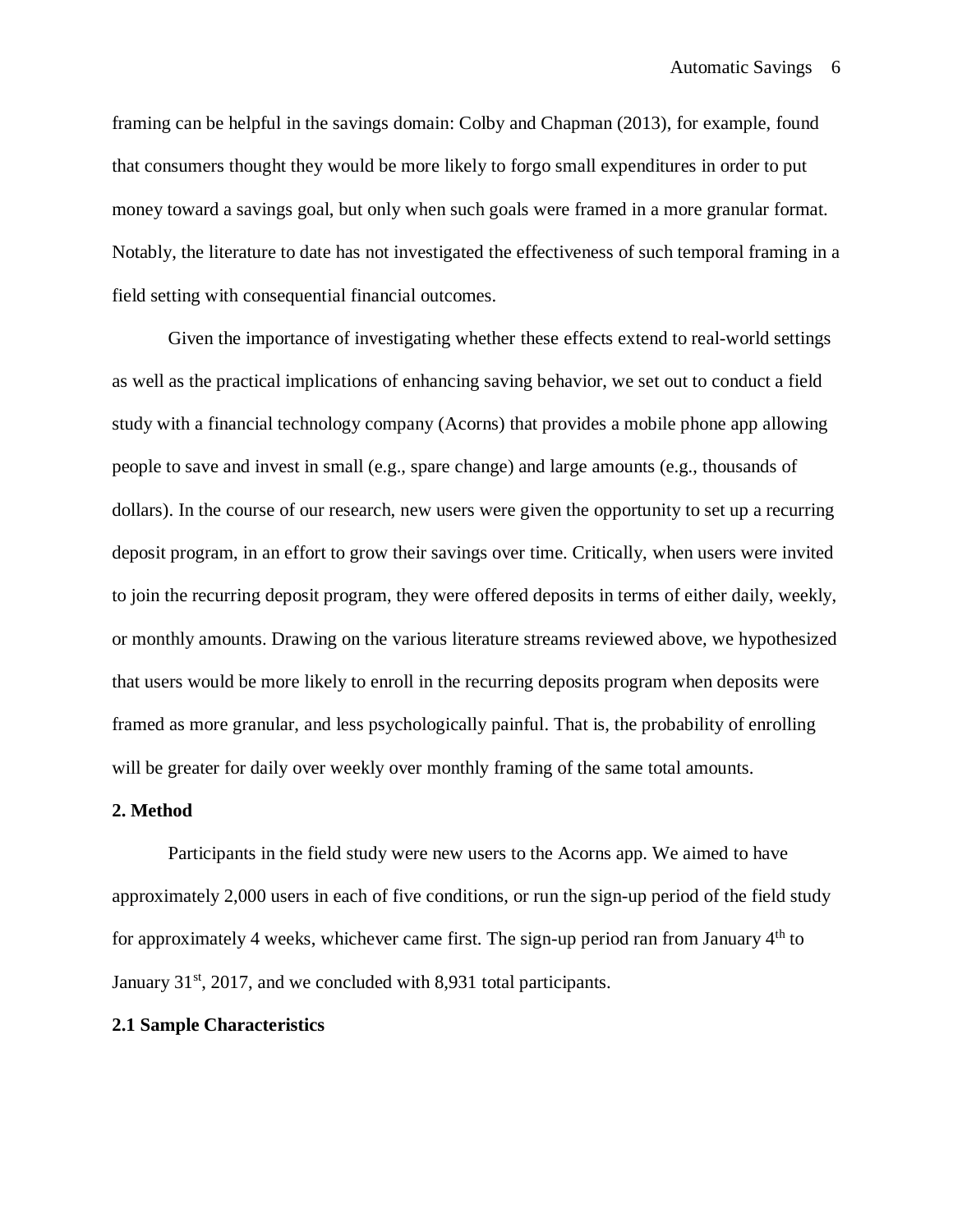The average age of participants was  $32.81$  years ( $SD = 10.19$  years). In terms of household income, 25.4% had less \$25,000 a year, 37.8% had between \$25,000 and \$49,999, 29.5% had between \$50,000 and \$99,999, 6.9% had between \$100,000 and \$249,999, and .6% had above \$250,000. Users were not required to report their sex, but of the 1,737 users who did, 551 were women (31.7% of the relevant data) and 1,186 were men (68.3% of the relevant sample).

To sign up for an Acorns account, a user has to download the Acorns app to his or her smartphone. From there, they must provide an email address for logging in, affirm they are a U.S. resident who is 18 years of age or older, agree to an Acorns program agreement, connect a bank account using their bank credentials, and provide some personal information (e.g., name, home address, phone number, and social security identification) to open an investment account. Users are also asked to furnish information about their income, net worth, and investment goals to help Acorns recommend a pre-designed investment portfolio, which reflects a mix of exchange traded funds (often representing an asset class or index like the S&P 500) in one of five configurations: conservative, moderately conservative, moderate, moderately aggressive, or aggressive. Fees for an Acorns account are \$1 per month for an account less than \$5,000 and 0.25% per year for an account greater than or equal to \$5,000.

### **2.2 Procedure**

After signing up for an account with Acorns and setting an initial deposit amount, users were then randomly assigned to receive one of five different treatments asking whether they would like to set up a recurring deposit that varied the dollar amount and temporal frame. This message represents the central component of the field study that we conducted. Because randomization was conducted using a truly random allocation procedure, the number of users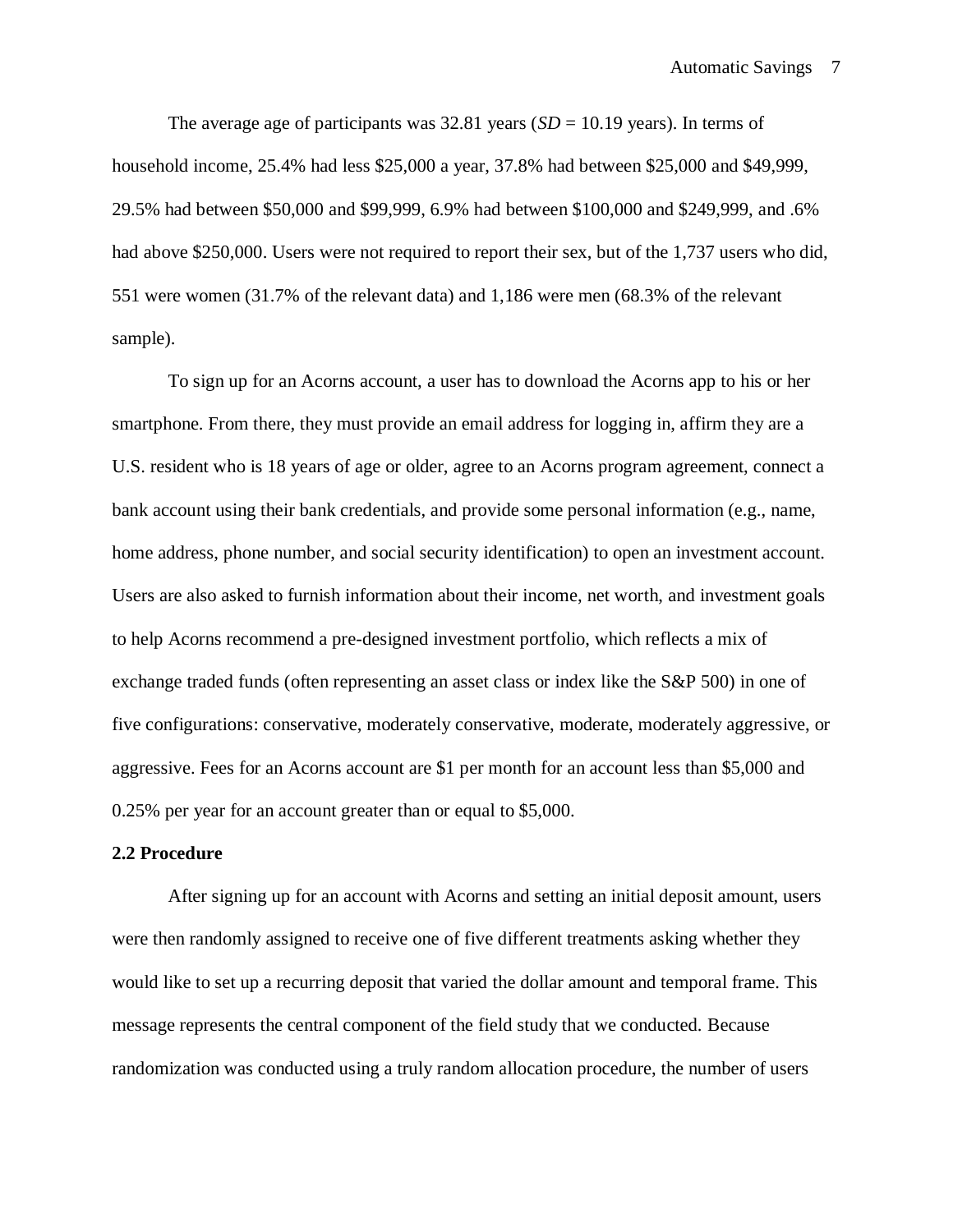who were assigned to each condition was not equal across conditions. In three of the conditions, users would deposit a total of approximately \$150 a month, but deposits were framed in daily, weekly, or monthly amounts: 1) \$5 a day (1,772 users), 2) \$35 a week (1,826 users), or 3) \$150 a month (1,744 users), and in two additional conditions, users would deposit a total of approximately \$30 a month, framed in weekly or monthly amounts: 4) \$7 a week (1,817 users) and 5) \$30 a month (1,772 users). <sup>1</sup> Users could elect to either enroll in the recurring deposit program or do so at a later time. Note that when users elect to participate in the recurring deposit program, money is pulled either on a daily, weekly, or monthly basis based on their assigned condition, provided that any weekend day pulls are postponed until the following Monday.

Once users had made their decision regarding recurring deposits, they were free to use the app as they wished. See Figure 1 for screenshots of the sign-up process, including the critical recurring deposit intervention. After this initial sign-up, we continued to monitor users for 3 months at approximately 5-week, 7-week, 8-week, 10-week, and 12-week intervals, during which we were able to assess whether users had left the recurring deposit feature on or turned it off (allowing us to assess retention as a function of condition). During this period of time, we also monitored total account balance<sup>2</sup>.

#### **3. Results**

 $\overline{a}$ 

Our interest in conducting this field study concerned whether framing monetary contributions in a more granular manner would increase participation in a recurring deposit program. Thus, we treated the first three conditions (\$5 a day, \$35 a week, and \$150 a month) as our primary conditions of interest, and the last two conditions (\$7 a week and \$30 a month) as a

<sup>&</sup>lt;sup>1</sup> Note that we were unable to implement \$1 per day due to technical limitations identified by Acorns.

<sup>&</sup>lt;sup>2</sup> ACORNS also monitored weekly logins, withdrawals, and average weekly withdrawal amount, though these variables fell outside the scope of the current research project.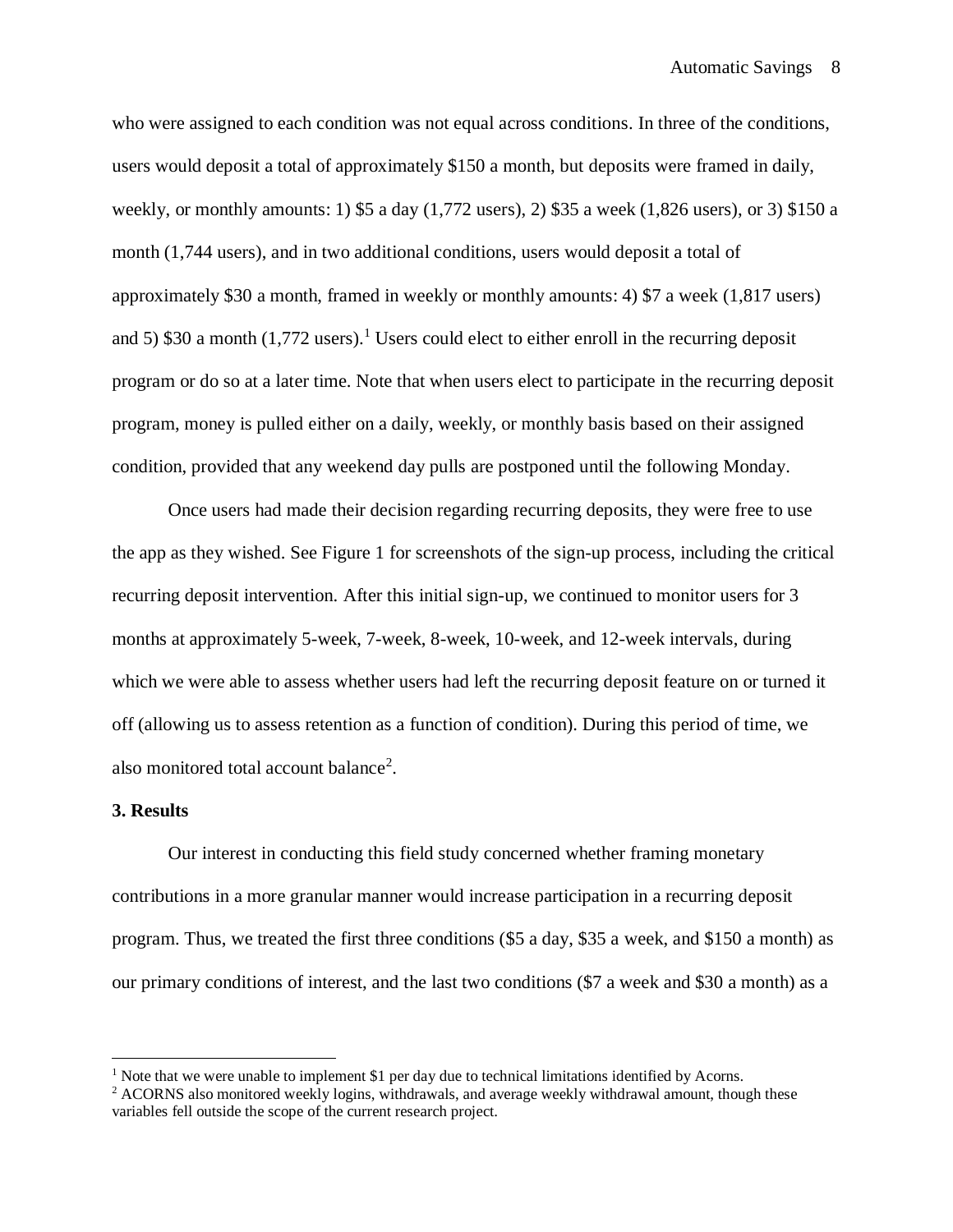conceptual replication that was conducted simultaneously. Below, we separately report analyses for these two groupings of conditions.

### **3.1 \$5 Per Day, \$35 Per Week, and \$150 Per Month Conditions**

**3.1.1. Sign-ups**. To examine whether sign-up rates for the recurring deposit program differed as a function of condition, we conducted a logistic regression analysis with the decision to sign up as the dependent variable, and condition as a contrast-coded independent variable. Because we had hypothesized, *a priori,* that a more granular framing would result in increased sign-ups, we used contrast coding in which  $1 =$  daily amount,  $0 =$  weekly amount, and  $-1 =$ monthly amount, for ease of interpretation. In line with our hypothesis, condition was a significant predictor of the decision to sign up for the recurring deposit program,  $b = .95$ , Wald  $\chi^2(1) = 310.39$ ,  $p < .001$ , with more people signing up under the daily framing (29.9% of those offered the daily framing) than the weekly (10.3%) or monthly framing (7.1%). Results held when we controlled for income and age,  $b = .95$ , Wald  $\chi^2(1) = 310.04$ ,  $p < .001$  (See Table 1).

**3.1.2. Retention**. We examined retention over three separate time points: approximately one month after registration, two months after registration, and three months after registration (See Table 2 for full logistic regression results). To examine whether retention differed as a function of condition, we conducted a logistic regression analysis with retention as the dependent variable  $(1 = \text{still enrolled in recurring deposits}; 0 = \text{no longer enrolled in recurring deposits})$  and condition as a contrast-coded independent variable (again, with  $1 =$  daily amount,  $0 =$  weekly amount, and  $-1$  = monthly amount). Of the participants who signed up for recurring deposits upon registration, retention rates at one month did differ as a function of condition,  $b = -0.43$ , Wald  $\chi^2(1) = 10.99$ ,  $p < .001$ , with fewer people remaining enrolled after one month in the daily framing (75%), than in the weekly framing (85%) or monthly framing (86%) conditions. Results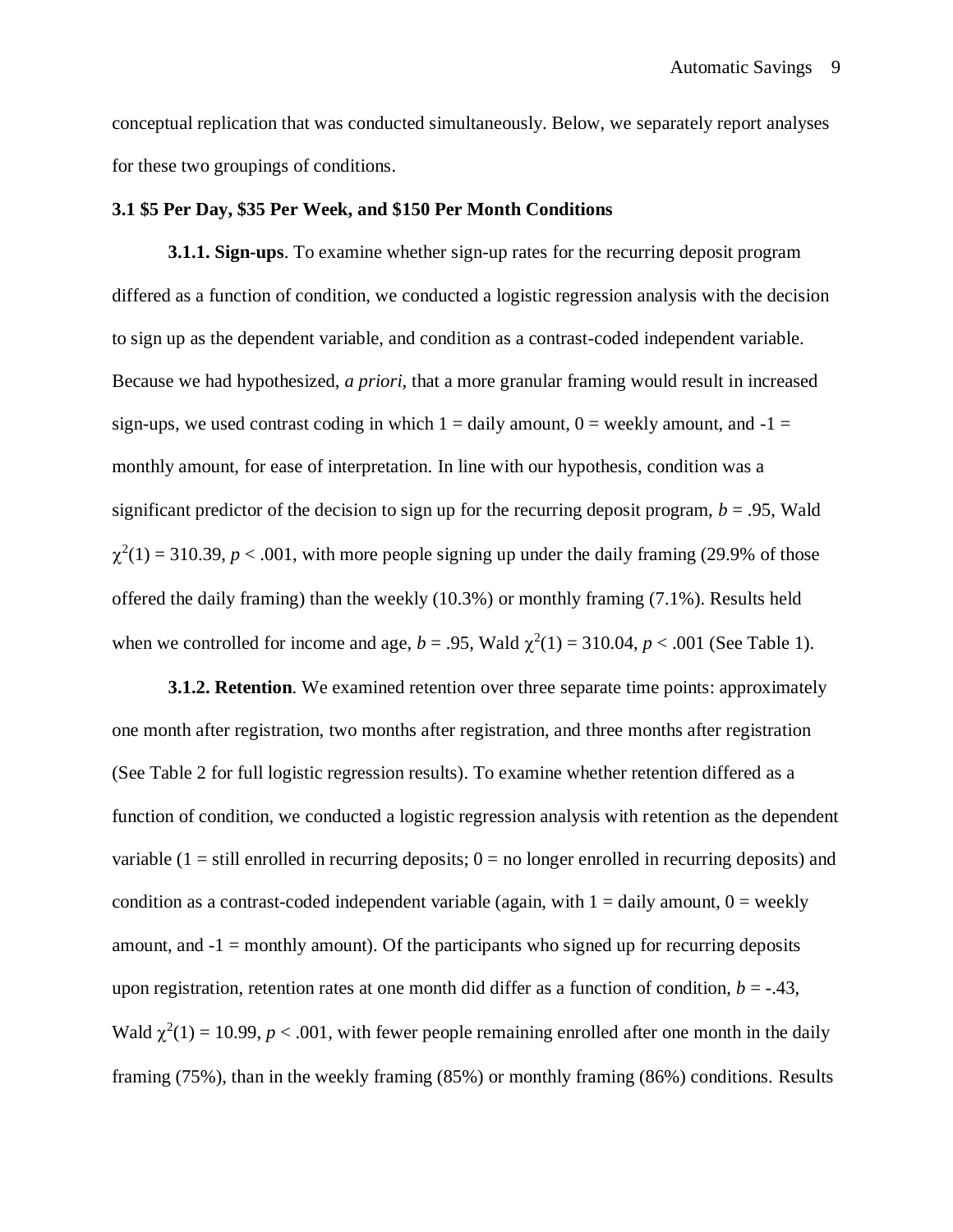held when we controlled for income and age,  $b = -.37$ , Wald  $\chi^2(1) = 7.73$ ,  $p < .01$ . Importantly, we note that even despite lower retention rates in the daily versus weekly and monthly conditions, overall participation in the program was still higher in the daily condition (22% of consumers initially offered the daily framing) compared to the weekly (9%) and monthly (6%) conditions  $(\chi^2(2, N = 5342) = 249.52, p < .001$ ; See Figure 2).

To assess retention from one month to two months, we again conducted a logistic regression and found no difference in retention between conditions,  $b = -16$ , Wald  $\chi^2(1) = .79$ , *p* = .37, with roughly the same percentage of users remaining enrolled in the recurring deposit program from one month to two months: (daily framing: 89%; weekly framing: 89%; monthly framing: 93%). Results held when we controlled for income and age,  $b = -0.15$ , Wald  $\chi^2(1) = 0.67$ ,  $p = .41$ .

Finally, we conducted an additional logistic regression assessing retention from two months to three months. Again, there were no differences in retention between conditions,  $b =$ .27, Wald  $\chi^2(1) = 1.89$ ,  $p = .17$ , with roughly the same percentage of users remaining enrolled in the recurring deposit program from two months to three months: (daily framing: 94%; weekly framing: 92%; monthly framing: 90%). Results held when we controlled for income and age,  $b =$ .29, Wald  $\chi^2(1) = 2.15$ ,  $p = .14$ .

In short, although retention rates differed as a function of condition after one month, for the remainder of the longitudinal study, they remained consistent across conditions.

**3.1.3. Initial Deposit.** In an effort to better understand the differences in enrollment across conditions, we examined whether initial deposits differed as a function of condition and the decision to enroll in the recurring deposit program. To do so, we conducted a univariate ANOVA with two between-subjects factors (condition: daily, weekly, monthly; recurring deposit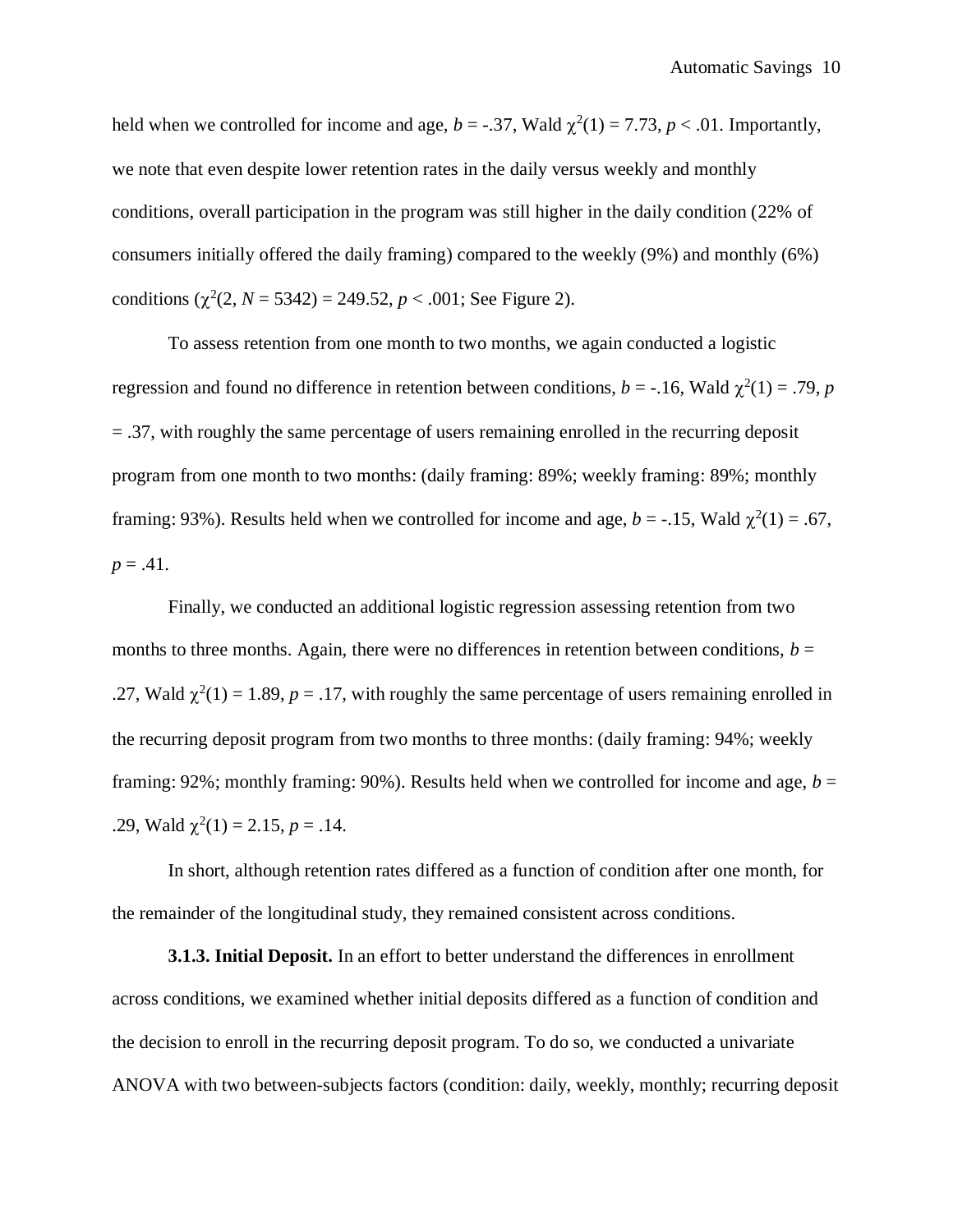enrollment: enrolled, not enrolled), and initial deposit as the dependent variable. There were 87 participants who had deposits that were 3 or more standard deviations above the mean. These 87 balances were replaced with the closest nonoutlying value in the sample (Tabachnick & Fidell, 2007).

The univariate ANOVA indicated that there were main effects of condition ( $F(2, 5326) =$ 67.92,  $p < .001$ ,  $\eta_p^2 = .03$ ) and recurring deposit enrollment,  $(F(1, 5326) = 363.32, p < .001, \eta_p^2 =$ .06), which were qualified by a significant Condition x Recurring Deposit Enrollment interaction  $(F(2, 5326) = 71.92, p < .001, \eta_p^2 = .03)$ . The nature of this interaction is demonstrated in Figure 3: there are no differences across conditions in initial deposit among those who did not enroll in the recurring deposit program. Among consumers who did enroll, those in the \$35 weekly (winsorized  $M = $93.52$ ,  $SD = $124.76$ ) and \$150 monthly (winsorized  $M = $102.74$ ,  $SD =$ \$127.57) conditions did not differ in terms of their initial deposit  $(t(310) = .63, p = .53)$ , but both had higher initial deposits than those in the \$5 a day condition (winsorized  $M = $41.16$ ,  $SD =$ \$73.90; ts > 6.84, *p*s < .001). These results remained significant when we controlled for age and income (*p*s < .001). Put another way, the daily deposit framing seemed to open up the possibility to join the program for consumers who had a lower amount to initially deposit.

**3.1.4. Income**. To complement the analyses on initial deposits, we also examined whether there were any differences in the decision to enroll in the recurring deposit program as a function of both condition and household income. Again, we conducted a univariate ANOVA with condition and income bracket as between-subjects factors and decision to enroll as the dependent variable. As noted earlier, household income was coded categorically in five bins  $(1 =$ less than \$25,000; 2 = \$25,000 - \$49,999; 3 = \$50,000 - \$99,999; 4 = \$100,000 - \$250,000; 5 = more than \$250,000). Because there were so few consumers in the highest income bracket (i.e.,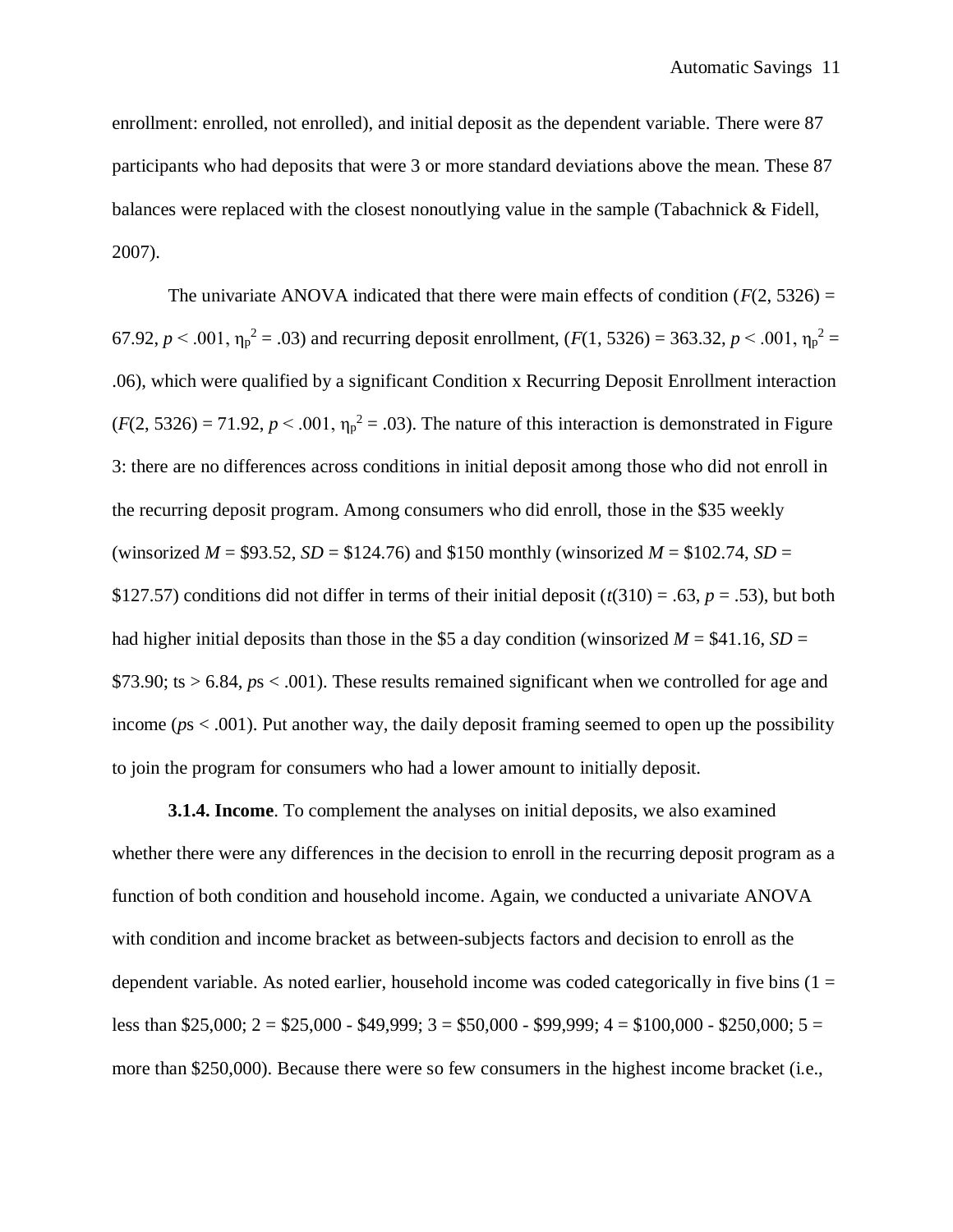$$250,000+; n = 16$ , we combined this income bracket with the next highest one (i.e., \$100,000 -\$249,999) for this analysis. Doing so, we obtained main effects of Condition  $(F(2, 5330) =$ 121.64,  $p < .001$ ,  $\eta_p^2 = .04$ ), Income ( $F(3, 5330) = 4.42$ ,  $p < .01$ ,  $\eta_p^2 = .002$ ), as well as a Condition by Income interaction ( $F(6, 5330) = 4.23$ ,  $p < .001$ ,  $\eta_p^2 = .01$ ). As shown in Table 3, three times as many consumers in the highest rather than lowest income bracket participated in the program when it was framed as a \$150 monthly deposit, but this difference in participation was eliminated when deposits were framed as \$5 per day. Framing deposits in more granular terms, then, seems to reduce the participation gap between lower and higher income individuals in this recurring deposit program.

**3.1.5. Balance**. Finally, we assessed whether there were differences in account balances maintained, as a function of condition and enrollment in the recurring deposit program (see Table 4 for raw balance summary statistics across the duration of the study). To do so, we conducted three separate analyses that examined balance amount at one month, two months, and three months into the study. Specifically, we conducted univariate ANOVAs with two betweensubjects factors (condition: daily, weekly, monthly; recurring deposit enrollment: enrolled, not enrolled), and balance as the dependent variable.

At one month into the program, there were 69 participants who had balances that were 3 or more standard deviations above the mean, and were replaced with the closest nonoutlying value in the sample (Tabachnick and Fidell 2007). The univariate ANOVA indicated that there were main effects of condition ( $F(2, 5336) = 43.04$ ,  $p < .001$ ,  $\eta_p^2 = .02$ ) and recurring deposit enrollment,  $(F(1, 5336) = 356.10, p < .001, \eta_p^2 = .06)$ , which were qualified by a significant Condition x Recurring Deposit Enrollment interaction ( $F(2, 5336) = 44.10$ ,  $p < .001$ ,  $\eta_p^2 = .02$ ). The nature of this interaction is demonstrated in Figure 4A: while there are no differences in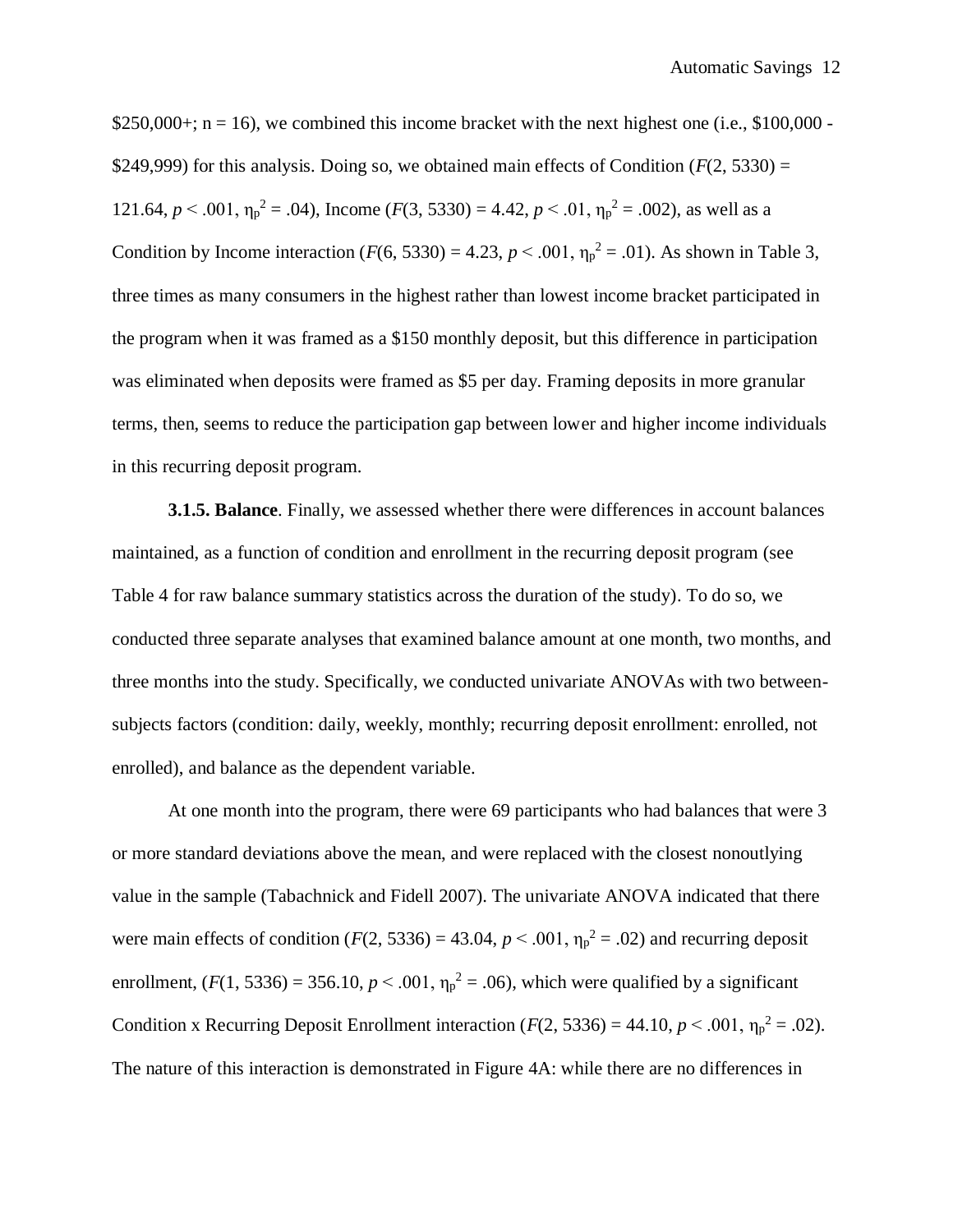balance among those who were not enrolled in the recurring deposit program at one month, among consumers who were still enrolled in the program, those in the \$35 weekly and \$150 monthly conditions had higher average balances than those in the \$5 daily condition  $(t(556) =$ 6.83,  $p < .001$ ,  $d = .58$  and  $t(503) = 2.41$ ,  $p = .02$ ,  $d = .22$ , respectively).

Two months into the program, there were 60 participants who had balances that were 3 or more standard deviations above the mean, and these balances were accordingly winsorized. Again, the univariate ANOVA indicated that there were main effects of condition  $(F(2, 5336) =$ 48.05,  $p < .001$ ,  $\eta_p^2 = .02$ ) and recurring deposit enrollment,  $(F(1, 5336) = 438.12, p < .001, \eta_p^2 =$ .08), which were qualified by a significant Condition x Recurring Deposit Enrollment interaction  $(F(2, 5336) = 45.73, p < .001, \eta_p^2 = .02)$ . As shown in Figure 4B, while there are no differences in balance among those who were not enrolled in the recurring deposit program at one month, among consumers who were still enrolled in the program, those in the \$35 weekly and \$150 monthly conditions had higher average balances than those in the \$5 daily condition  $(t(505) =$ 6.75,  $p < .001$ ,  $d = .60$  and  $t(461) = 3.49$ ,  $p < .001$ ,  $d = .33$ , respectively).

Three months into the program, there were 74 participants who had balances that were 3 or more standard deviations above the mean, and these balances were accordingly winsorized. Again, the univariate ANOVA indicated that there were main effects of condition ( $F(2, 5336) =$ 59.57,  $p < .001$ ,  $\eta_p^2 = .02$ ) and recurring deposit enrollment,  $(F(1, 5336) = 510.41, p < .001, \eta_p^2 =$ .09), which were qualified by a significant Condition x Recurring Deposit Enrollment interaction  $(F(2, 5336) = 57.76, p < .001, \eta_p^2 = .02)$ . Again, as shown in Figure 4C, while there are no differences in balance among those who were not enrolled in the recurring deposit program at one month, among consumers who were still enrolled in the program, those in the \$35 weekly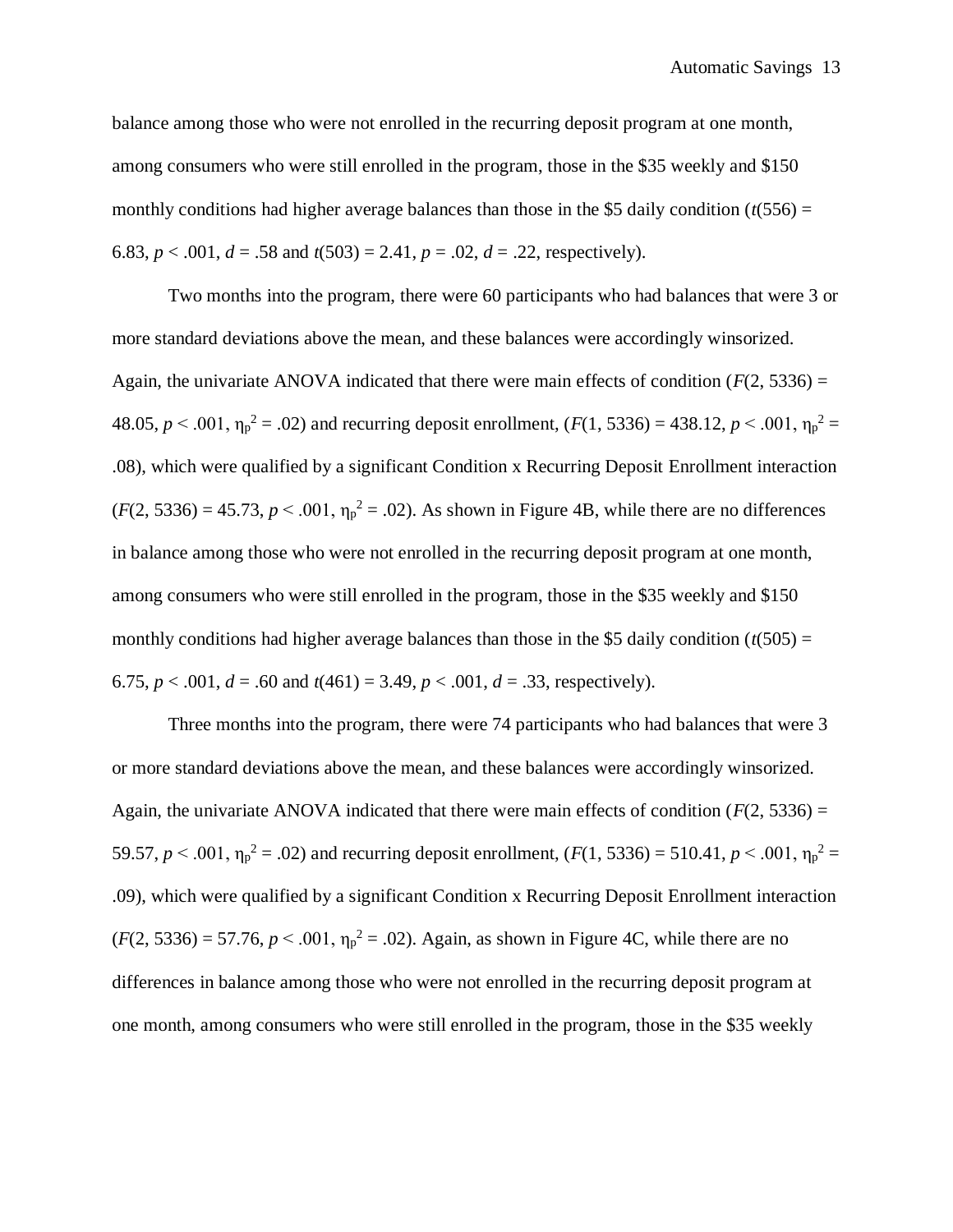and \$150 monthly conditions had higher average balances than those in the \$5 daily condition  $(t(479) = 7.67, p < .001, d = .70$  and  $t(437) = 3.09, p < .01, d = .30$ , respectively).

Although we expand on these results in the General Discussion, the account balance analyses suggest that the consumers who enrolled in the recurring deposit program in the weekly and monthly framing had higher average balances – perhaps because of their higher incomes – than those who enrolled in the daily condition.

## **3.2. \$7 Per Week and \$30 Per Month Conditions**

**3.2.1. Sign-ups**. We again conducted a logistic regression analysis with the decision to sign up as the dependent variable, and condition as a contrast-coded independent variable. Because we had hypothesized, *a priori,* that more a more granular framing would result in increased sign-ups, we used contrast coding in which  $1 =$  weekly amount and  $-1 =$  monthly amount, for ease of interpretation. In line with our hypothesis, condition was a significant predictor of the decision to sign up for the recurring deposit program,  $b = .43$ , Wald  $\chi^2(1) =$ 133.86, *p* < .001, with more people signing up under the weekly framing (39.9%) than the monthly framing (21.8%). Results held when we controlled for income and age,  $b = .46$ , Wald  $\chi^2(1) = 141.25$ ,  $p < .001$  (See Table 5 for full logistic regression results).

**3.2.2. Retention***.* As in the analyses for the \$150 conditions, to examine whether retention differed as a function of condition, we conducted a logistic regression analysis with retention as the dependent variable  $(1 = \text{still enrolled in recurring deposits}; 0 = \text{no longer})$ enrolled in recurring deposits) and condition as a contrast-coded independent variable  $(1 =$ weekly amount, and  $-1$  = monthly amount) (See Table 6 for full logistic regression results). Of the participants who signed up for recurring deposits upon registration, retention rates at one month did not differ as a function of condition,  $b = -.09$ , Wald  $\chi^2(1) = 0.79$ ,  $p = .37$ , with roughly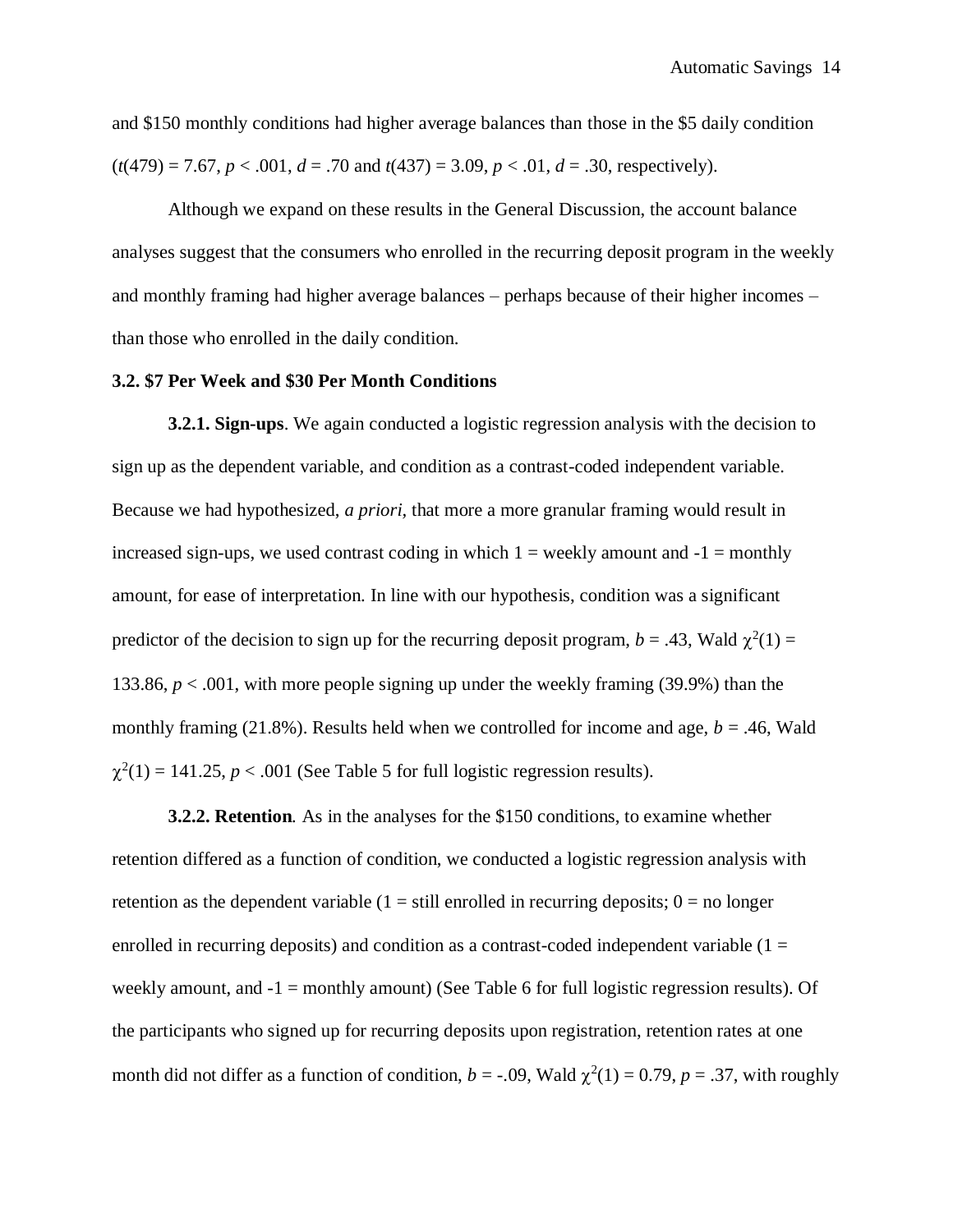the same proportion of people remaining enrolled after one month in the weekly framing (87%) and in the monthly framing (89%) conditions (See Figure 5). Results held when we controlled for income and age,  $b = -.05$ , Wald  $\chi^2(1) = 0.23$ ,  $p = .63$ .

A similar pattern was obtained for retention from one month to two months,  $b = -0.02$ , Wald  $\chi^2(1) = 0.01$ ,  $p = .98$ , with 94% being retained in both conditions. Results held when we controlled for income and age,  $b = .01$ , Wald  $\chi^2(1) = 0.01$ ,  $p = .94$ . Finally, a similar pattern was obtained for retention from two months to three months, with 94% being retained in the monthly condition and 95% being retained in the weekly condition,  $b = .09$ , Wald  $\chi^2(1) = 0.34$ ,  $p = .56$ . Results held when we controlled for income and age,  $b = .10$ , Wald  $\chi^2(1) = 0.47$ ,  $p = .49$ .

**3.2.3. Initial Deposit.** Again, in an effort to better understand the differences in balances across conditions, we examined whether initial deposits differed as a function of condition and the decision to enroll in the recurring deposit program. To do so, we conducted a univariate ANOVA with two between-subjects factors (condition: weekly, monthly; recurring deposit enrollment: enrolled, not enrolled), and initial deposit as the dependent variable. There were 53 participants who had deposits that were 3 or more standard deviations above the mean. These 53 balances were replaced with the closest nonoutlying value in the sample (Tabachnick and Fidell 2007).

Unlike the \$150 conditions, the univariate ANOVA only indicated a significant main effect for recurring deposit enrollment,  $(F(1, 3579) = 48.07, p < .001, \eta_p^2 = .01)$ , with those who enrolled in the recurring deposit program having a higher balance ( $M = $55.86$ ,  $SD = $166.59$ ) than those who did not enroll ( $M = $25.34$ ,  $SD = $91.25$ ). There were no other main effects or interactions (*p*s > .34). Figure 6 provides a graphical representation of these results.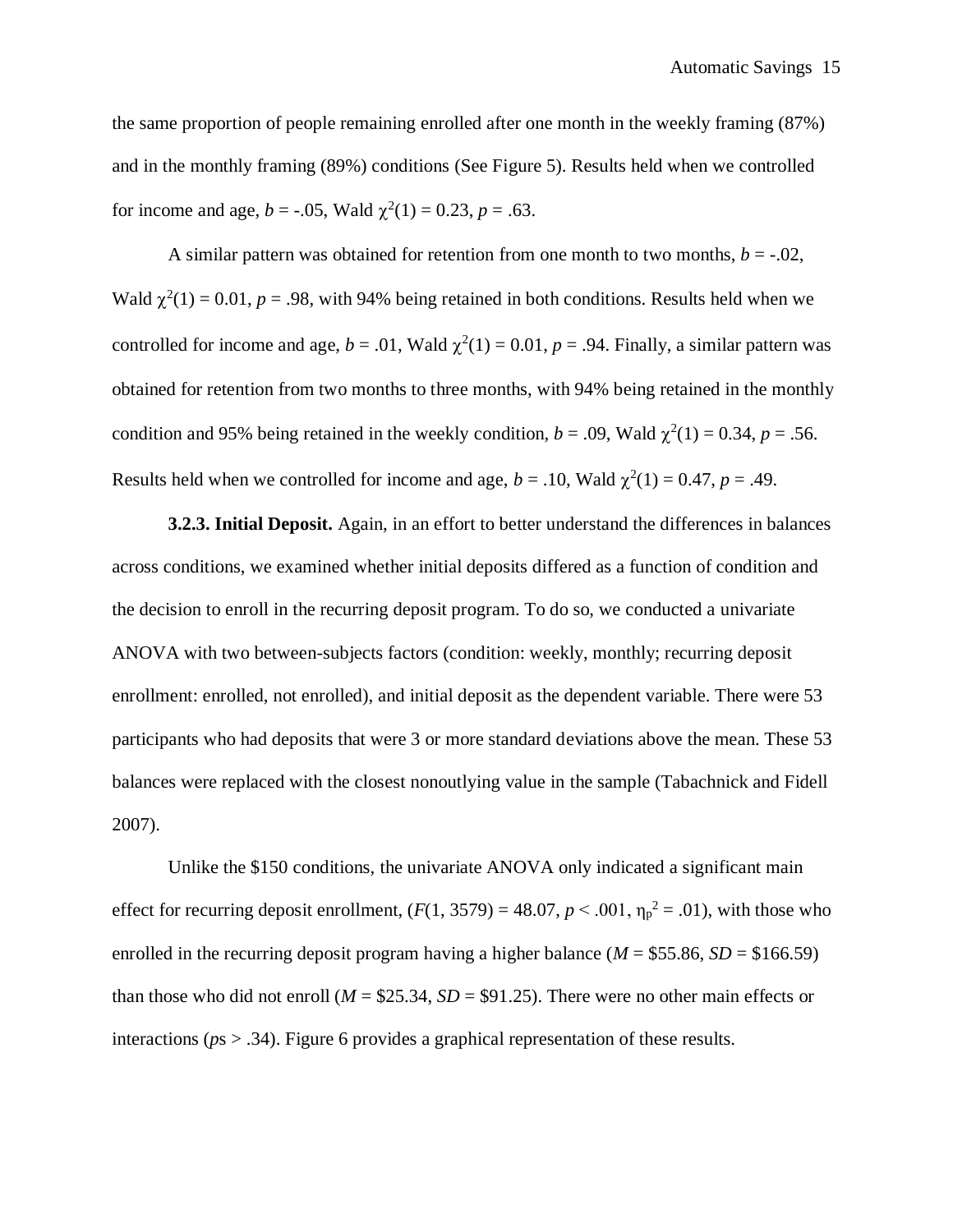**3.2.4. Income**. As in the \$150 conditions, to complement the analyses on initial deposits, we also examined whether there were any differences in the decision to enroll in the recurring deposit program as a function of condition and income bracket. Doing so, we obtained the expected main effects of Condition  $(F(1, 3581) = 103.94, p < .001, \eta_p^2 = .03)$ , Income  $(F(3, 479)$  $3581$ ) = 39.22,  $p < .001$ ,  $\eta_p^2 = .03$ ), and a Condition by Income interaction ( $F(3, 3581) = 2.69$ ,  $p$  $<$  .05,  $\eta_p^2$  = .002). As shown in Table 7, almost three times as many consumers in the highest rather than lowest income bracket participated in the program when it was framed as a \$30 monthly deposit, but this difference in participation was attenuated when deposits were framed as \$7 per week.

**3.2.5. Balance**. Finally, we assessed whether there were differences in account balances maintained, as a function of condition and enrollment in the recurring deposit program (see Table 6 for raw balance summary statistics across the duration of the study). To do so, we conducted three separate analyses that examined balance amount at one month, two months, and three months into the study. Specifically, we conducted univariate ANOVAs with two betweensubjects factors (condition: weekly, monthly; recurring deposit enrollment: enrolled, not enrolled), and balance as the dependent variable.

At one month into the program, there were 8 participants who had balances that were 3 or more standard deviations above the mean. These 8 balances were replaced with the closest nonoutlying value in the sample (Tabachnick and Fidell 2007). The univariate ANOVA indicated that there were main effects of condition ( $F(1, 3585) = 6.80$ ,  $p < .01$ ,  $\eta_p^2 = .002$ ) and recurring deposit enrollment,  $(F(1, 3585) = 134.49, p < .001, \eta_p^2 = .04)$ , which were qualified by a significant Condition x Recurring Deposit Enrollment interaction (*F*(1, 3585) = 5.00, *p* = .03,  $\eta_p^2$  = .001). The nature of this interaction is demonstrated in Figure 7A: while there are no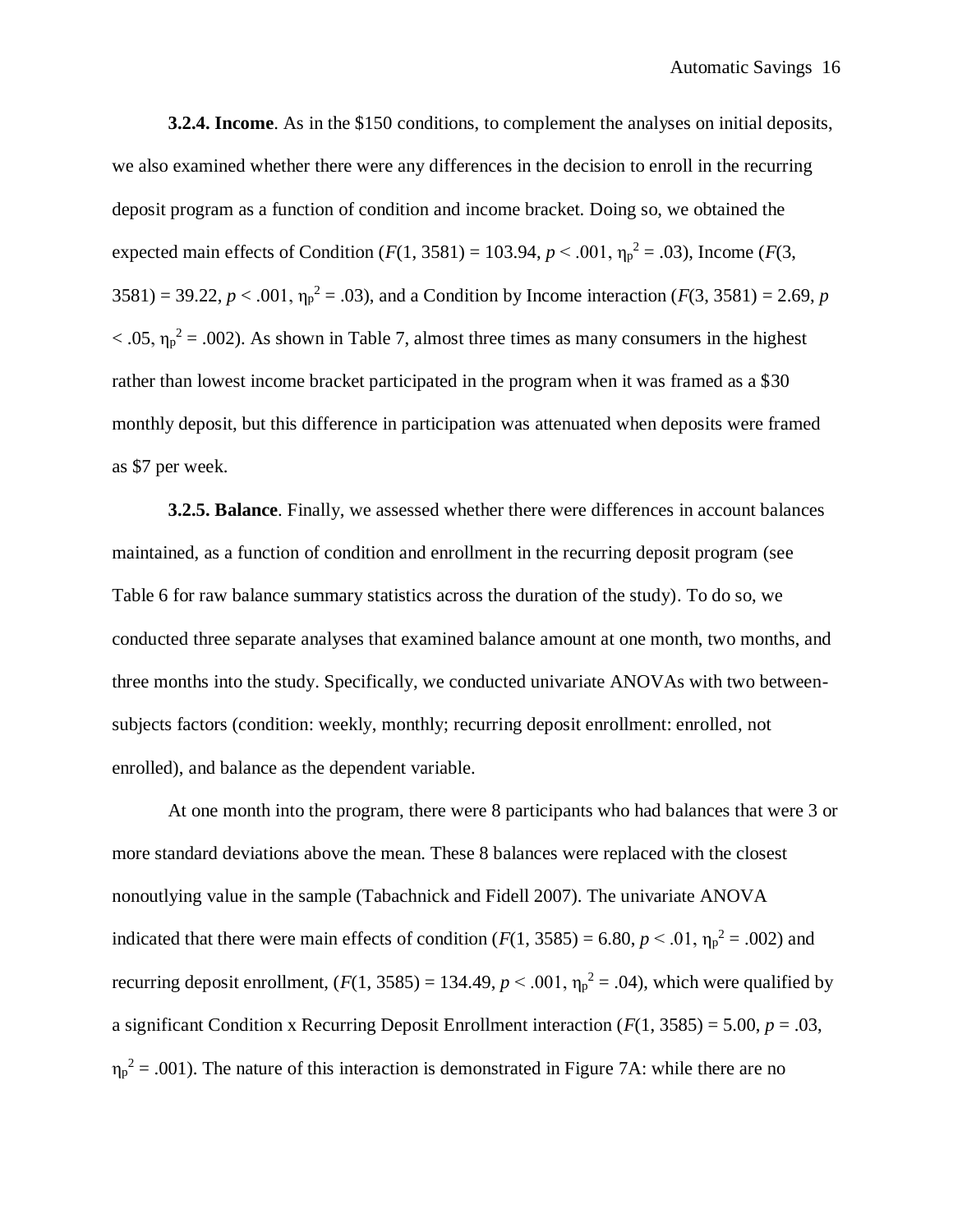differences in balance among those who were not enrolled in the recurring deposit program at one month, among consumers who were still enrolled in the program, those in the \$30 monthly condition had trend-level higher average balances than those in the \$7 weekly condition, *t*(971)  $= 1.70, p = .09, d = .11$ .

Two months into the program, there were 11 participants who had balances that were 3 or more standard deviations above the mean, and these balances were accordingly winsorized. The univariate ANOVA indicated that there were main effects of condition  $(F(1, 3585) = 9.59, p <$ .01,  $\eta_p^2 = .003$ ) and recurring deposit enrollment,  $(F(1, 3585) = 133.21, p < .001, \eta_p^2 = .04)$ , which were qualified by a significant Condition x Recurring Deposit Enrollment interaction  $(F(1, 3585) = 7.77, p < .01, \eta_p^2 = .002)$ . The nature of this interaction is demonstrated in Figure 7B: while there are no differences in balance among those who were not enrolled in the recurring deposit program at one month, among consumers who were still enrolled in the program, those in the \$30 monthly condition had higher average balances than those in the \$7 weekly condition,  $t(924) = 2.06, p = .04, d = .14$ .

Three months into the program, there were 11 participants who had balances that were 3 or more standard deviations above the mean, and these balances were accordingly winsorized. The univariate ANOVA indicated that there were main effects of condition  $(F(1, 3585) = 10.25$ ,  $p < .001$ ,  $\eta_p^2 = .003$ ) and recurring deposit enrollment,  $(F(1, 3585) = 142.95, p < .001, \eta_p^2 = .04)$ , which were qualified by a significant Condition x Recurring Deposit Enrollment interaction  $(F(1, 3585) = 6.00, p = .01, \eta_p^2 = .002)$ . The nature of this interaction is demonstrated in Figure 7C: while there are no differences in balance among those who were not enrolled in the recurring deposit program at one month, among consumers who were still enrolled in the program, those in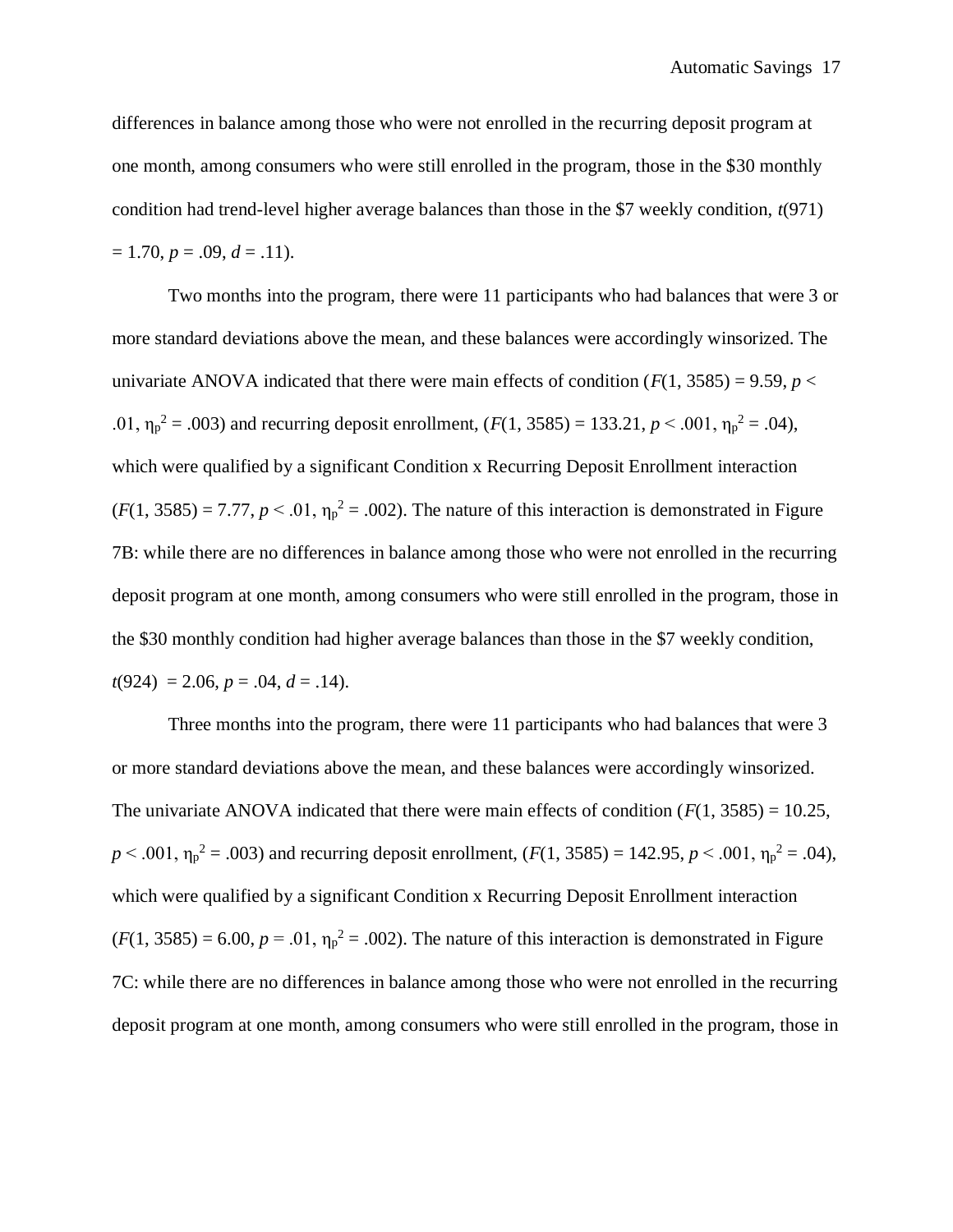the \$30 monthly condition had higher average balances than those in the \$7 weekly condition,  $t(882) = 2.17, p = .03, d = .15$ .

### **4. General Discussion**

The fields of marketing and behavioral economics have implemented a variety of solutions to help consumers overcome the many obstacles they face in pursuit of saving for the long-term. We add to this growing literature by examining the effectiveness of an intervention meant to encourage the take-up of a recurring deposit program. Namely, we asked new users of a financial tech app whether they wished to sign up for a recurring deposit program, but framed those recurring deposits in more or less granular terms. In a departure from the existing literature on temporal framing of financial outcomes, here we examined consequential decisions in a field setting. In the three central conditions, we found that take-up was approximately four times higher when deposits were framed in daily terms (i.e., \$5 per day) compared to monthly terms (i.e., \$150 per month), and approximately three times higher when compared to a weekly framing (i.e., \$35 per week). We replicated this basic effect with two additional conditions that framed deposits in lower overall amounts (i.e., take-up was approximately twice as high when deposits were framed as \$7 per week compared to \$30 per month). Taken together, temporally reframing a recurring deposit in a more granular manner led to increased take-up of the program.

Due to the longitudinal nature of this study, we were also able to investigate the extent to which the initial framing of recurring deposits prompted continued enrollment in the program. Results indicated that after one month, there was a higher drop-out rate in the daily framing condition compared to the weekly or monthly conditions. Whereas approximately a quarter of the consumers who enrolled in the daily condition ended up dropping out after one month, only approximately 15% dropped out in the daily and weekly conditions. But, as noted above, due to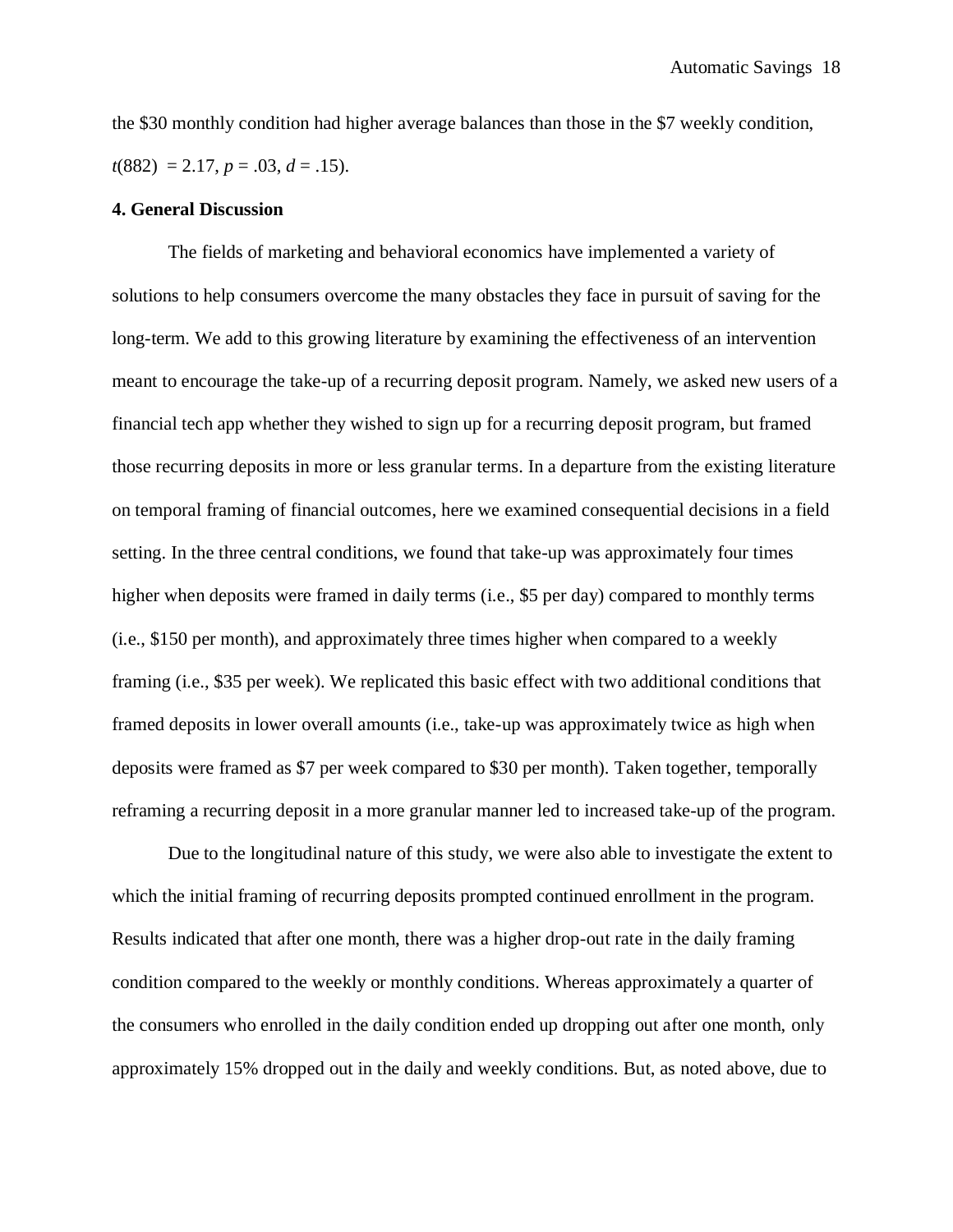large difference in enrollment between conditions, even with this higher drop-out rate in the daily amount condition, there were still more consumers from the daily conditions enrolled in the recurring deposits program after one month (and also for the rest of the program) than for the weekly and monthly conditions. At subsequent periods of 2 and 3 months, retention remained the same across conditions. It may be the case, then, that a higher proportion of consumers who sign up for a recurring deposit program when it is framed in a granular way regret doing so after a short period of time (i.e., a month). After this time period, however, enrollment remained stable regardless of initial condition. Taken together, at the end of the three-month study, 19% of consumers who were exposed to the \$5 per day framing were still enrolled, compared to just 5% in the \$150 per month condition. Thus, approximately four times as many consumers continued to be engaged in the recurring deposit savings program when it was framed in more rather than less granular terms.

We also wish to note here that our replications conditions that involved much lower amounts of money (\$7 per week and \$30 per month) showed no differences in retention at any of the time periods. Although this higher retention rate is promising, these consumers are clearly depositing much lower amounts of money into their accounts than those in the \$5 per day/\$35 per week/\$150 per month conditions. Just the same, even in these conditions with lower deposit amounts, less granular framing resulted in almost two times as many consumers who were still engaged at the end of the 3-month study: the \$7 per week condition resulted in a 31% enrollment rate at the study's conclusion compared to 17% enrollment rate in the \$30 per week condition.

Drawing on prior work regarding temporal reframing (e.g., Gourville 1999) as well as how consumers view lump sums versus annuitized streams of money (Goldstein et al. 2016), we suggested that one reason why a more granular framing would be effective for encouraging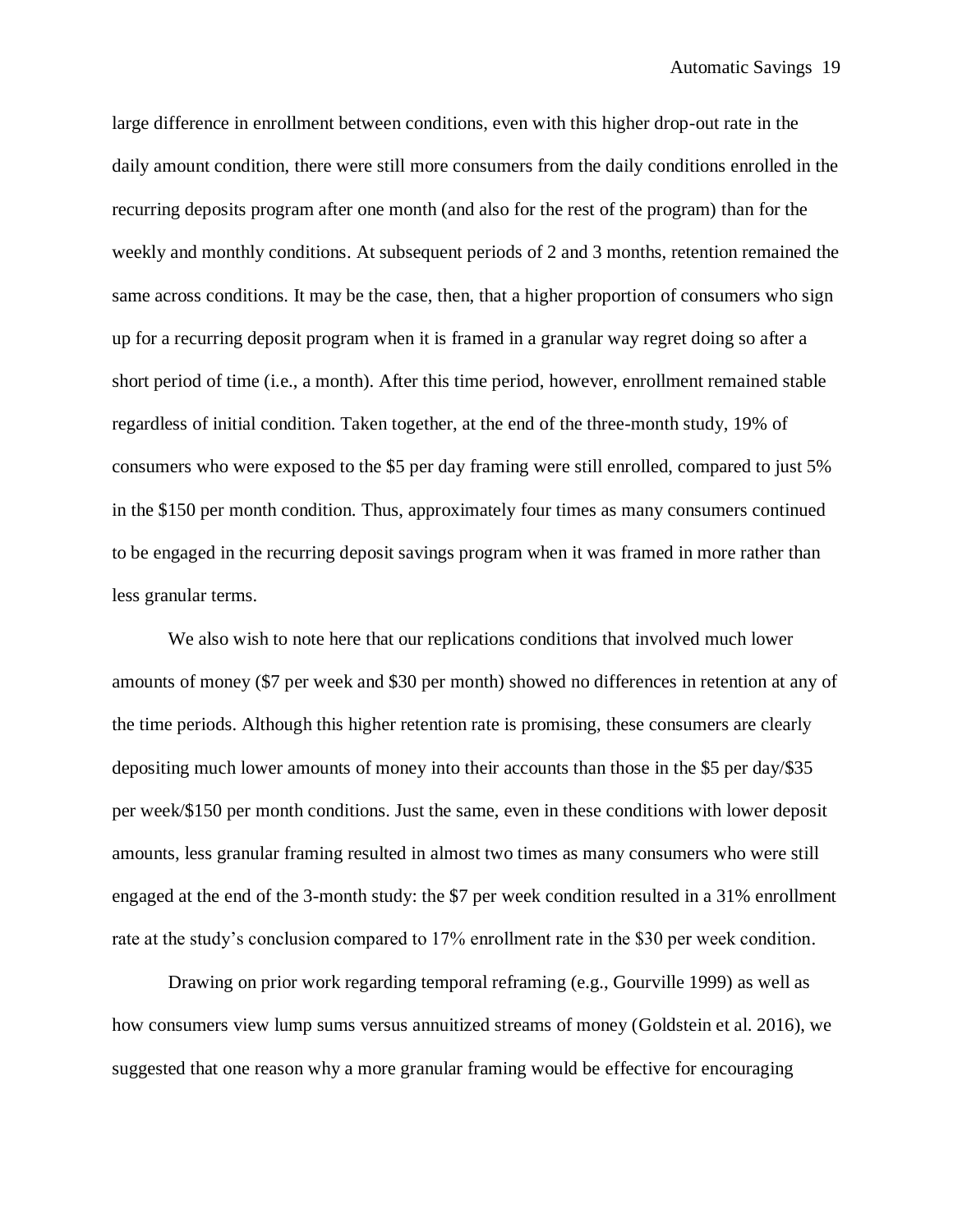enrollment was because giving up small amounts of money on a daily basis might seem less psychologically painful and more feasible than giving up a large amount of money on a monthly (or weekly) basis. Although the field study context of this study did not allow us to directly probe this psychological mechanism, an analysis of average initial deposit as well as enrollment differences as a function of income provided some compelling indirect evidence for this proposition. Namely, if smaller, more granular amounts do in fact seem less psychologically painful and more feasible than larger, less granular amounts, then framing recurring deposits in terms of smaller, daily deposits should be appealing to consumers across the income spectrum. Likewise, if larger, less granular amounts seem more psychological painful and less feasible, then framing recurring deposits in such terms should be primarily appealing to a segment with higher income (i.e., a segment that could feasibly make such large deposits). Put differently, signing up for the recurring deposit program when framed in weekly or monthly terms may seem like a more burdensome responsibility, leading to take-up only among consumers who already felt like they had sufficient resources to participate. Indeed, the consumers who participated in the recurring deposit program when it was framed in weekly or monthly terms made higher initial deposits than those who participated when it was framed in daily terms. More to the point, the recurring deposit program seemed to appeal to a wide set of customers, independent of income, but the weekly and monthly framing only appealed to a segment of higher income customers. A major issue that faces policy makers concerns how best to encourage engagement in saving programs across the income spectrum. The results of this work suggest that one way to reduce the income gap in saving behavior is by framing recurring savings programs in more granular ways: not only did this framing encourage more people to save, it may have encouraged those who tend to struggle the most to start saving.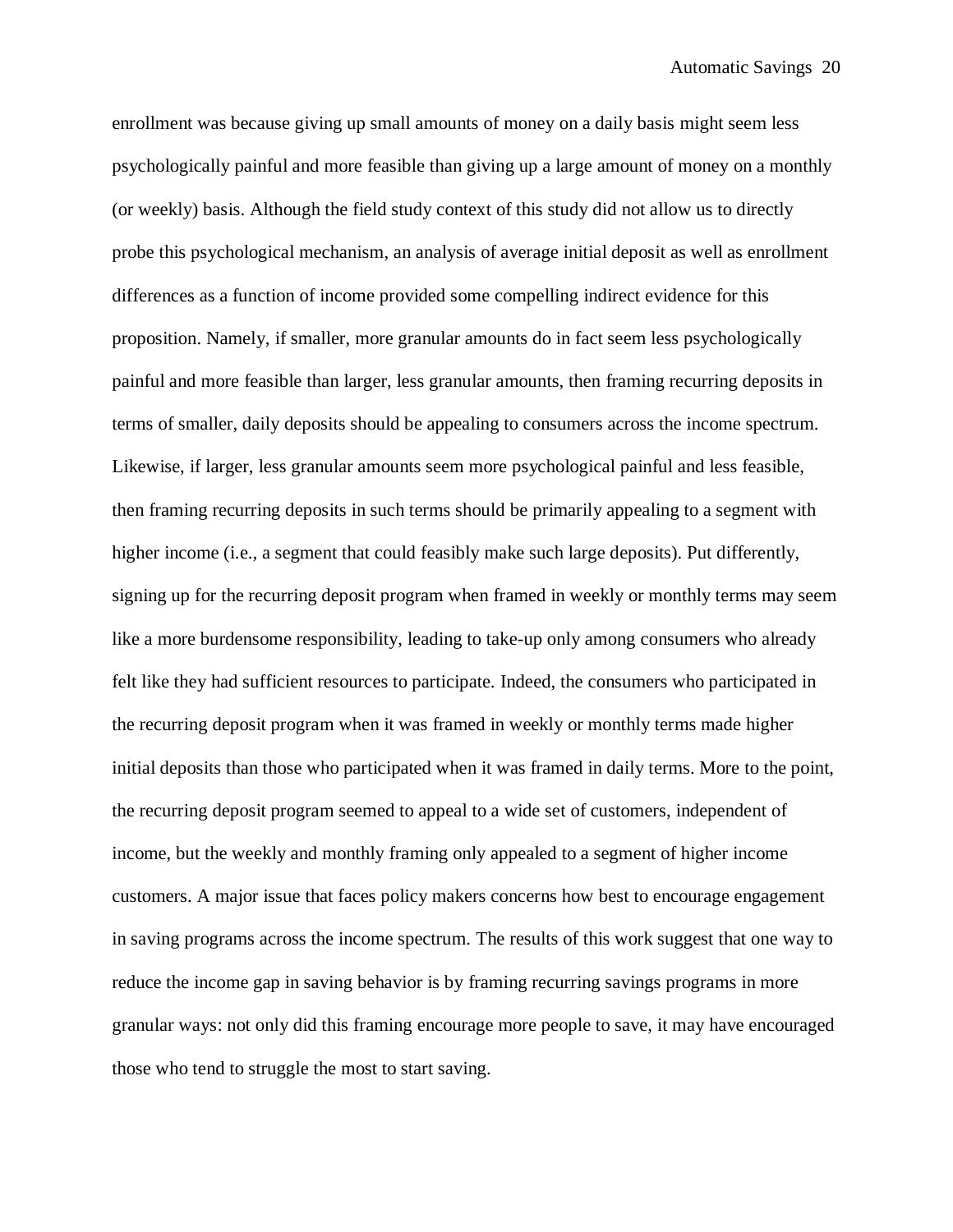Perhaps because of these income differences, we also found that consumers who enrolled in the recurring deposit savings program via less granular conditions (i.e., \$35 weekly, \$150 monthly, and \$30 monthly) had higher average balances than consumers who enrolled via the more granular conditions. Nonetheless, inspecting Tables 4 and 8 suggests that because of the larger portion of consumers who remained enrolled in these more granular conditions, their sum of assets was larger. Thus, while more granular framing does not lead to more per capita dollars, it does lead to more total dollars contributed.

Despite the promise of temporal reframing on encouraging user take-up of recurring deposit programs, we nonetheless acknowledge the limitations of the current research. First, the research was conducted on a self-selected group of users who were already interested in signing up for a financial technology application. We question whether take-up rates would be quite so high in a sample of users who were not already interested in better organizing their finances. But, even though overall take-up rates may be lower in a broader sample, we suspect that the between-group differences in take-up would remain. Future research should thus examine whether more granular framing is similarly effective for a broader, more representative sample.

Given that more consumers dropped out of the program after one month in the \$5 per day condition, but not in the \$7 per week condition, future research should also attempt to identify an optimal recurring deposit amount that maximizes overall contributions but minimizes drop-out. Additionally, although we were able to track users for a period of three months, it is possible that retention rates could change over a longer period of time, or one that includes the holiday season or other periods of time when consumers may wish to spend more of their earnings. Future work may thus want to track users over a longer time interval (e.g., a year or longer).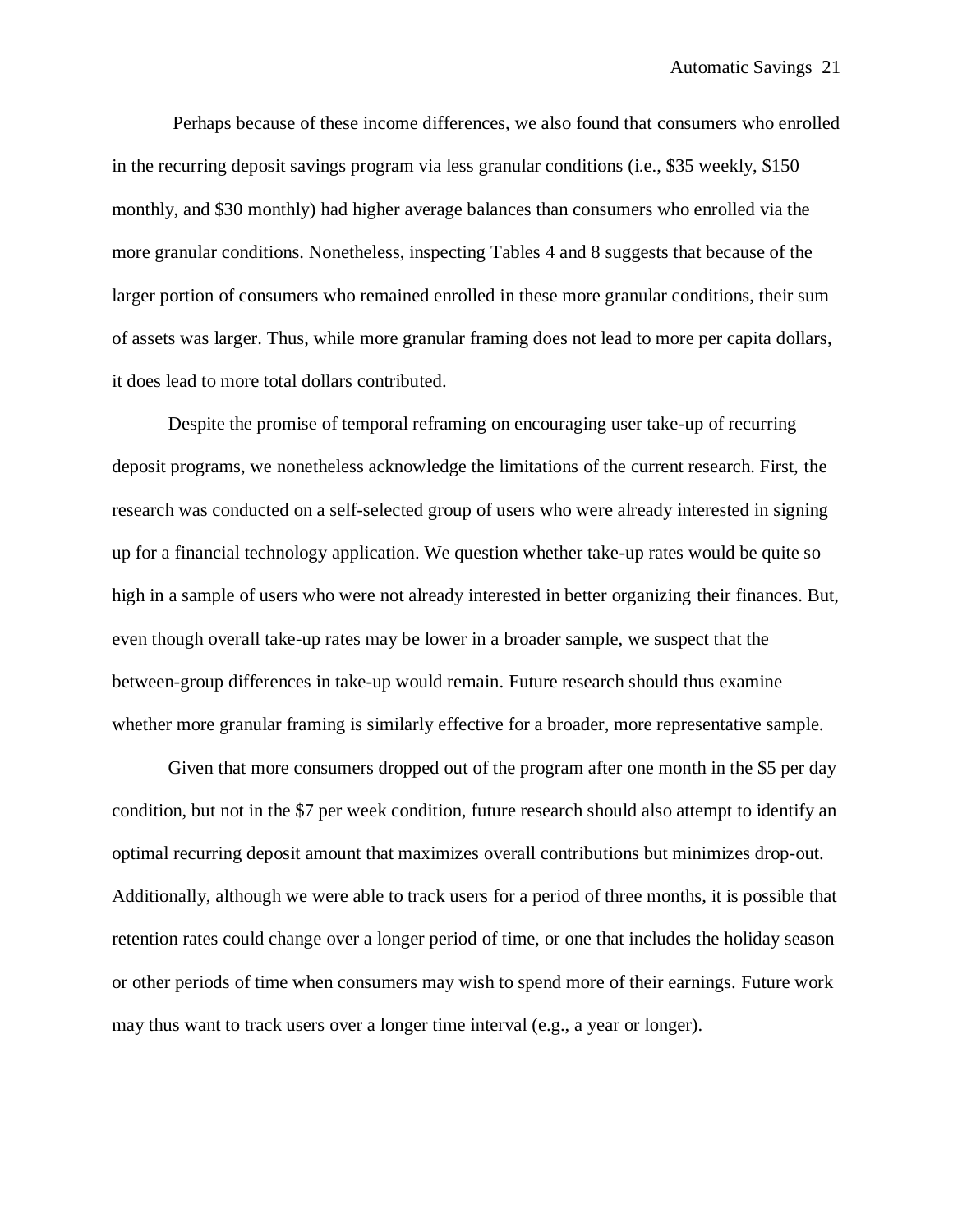In summary, this field experiment demonstrates the power of temporal reframing to boost savings. Among new users of savings app, we quadrupled the number of savers by framing deposits in daily amounts as opposed to monthly amounts. We also increased the number of low income savers, and showed that daily framing could eliminate the income gap in saving behavior. While automatic enrollment in 401(k)s has been shown to reduce the income gap in saving behavior (Madrian and Shea, 2001), this temporal reframing intervention can reduce savings disparities among workers without access to an employer-provided retirement plan. These results are especially relevant given current trends in the labor market, as a growing percentage of workers are now freelancers and are responsible for their own retirement savings. By better understanding the information and choice architectures that influence financial decision-making, we can improve the design of websites and apps that will play an increasingly important role in shaping the financial future of American workers.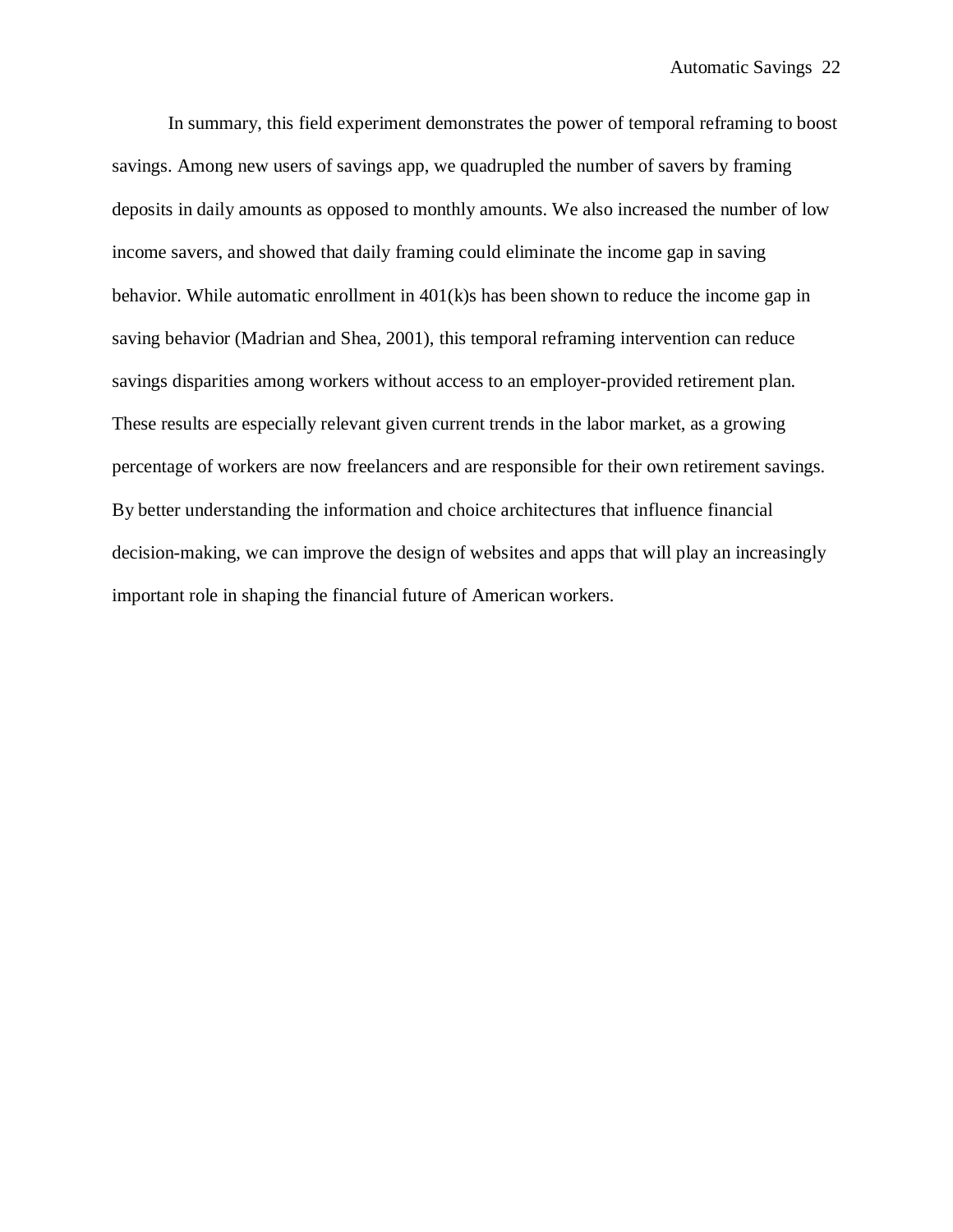#### **References**

- Benartzi, S, Thaler, R (2013) Behavioral economics and the retirement savings crisis. *Science*  339(6124):1152-1153.
- Beshears, J, Choi, JJ, Laibson, D, Madrian, BC (2009) The importance of default options for retirement saving outcomes: Evidence from the United States. In Kay, SJ and Sinha, T (eds). *Social Security Policy in a Changing Environment*. Chicago: University of Chicago Press. pp. 167-195.
- Board of Governors of the Federal Reserve System (2016) Report on the Economic Well-Being of U.S. Households in 2015. Retrieved at https://www.federalreserve.gov/2015-reporteconomic-well-being-us-households-201605.pdf.
- Chandran, S, Menon, G (2004) When a day means more than a year: Effects of temporal framing on judgments of health and risk. *J. Cons. Res.* 31(2): 375-389.
- Colby H, Chapman, GB (2013) Savings, subgoals, and reference points. *Judgment and Decision Making* 8(2): 16-24.
- Cramer, J, Krueger, AB (2016) Disruptive change in the taxi business: The case of Uber. *The American Economic Review* 106(5): 177-182.
- De Stefano, V (2015) The rise of the 'just-in-time workforce': On-demand work, crowd work and labour protection in the 'gig-economy'. *Comparative Labor Law & Policy Journal*. Forthcoming.
- Friedman, G (2014) Workers without employers: shadow corporations and the rise of the gig economy. *Review of Keynesian Economics* 2(2) 171-188.
- GAO (2015) Contingent Workforce: Size, Characteristics, Earnings, and Benefits, GAO-15- 168R. Washington, DC.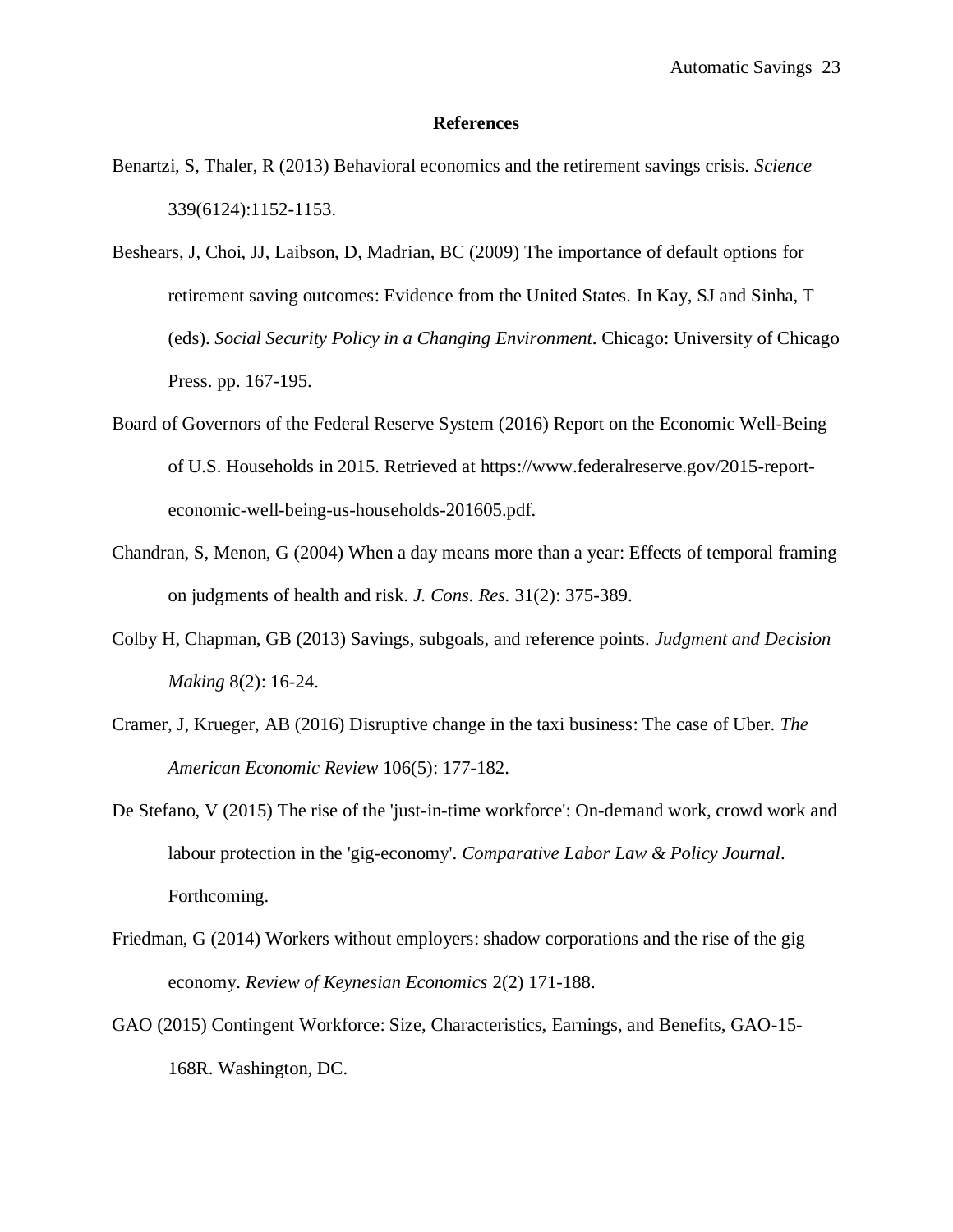- Goda, GS, Mandhester, CF, Sojourner, AJ (2014) What will my account really be worth? Experimental evidence on how retirement income projections affect saving. *Journal of Public Economics* 119: 80-92.
- Goldstein, DG, Hershfield, HE, Benartzi, S (2016) The illusion of wealth and its reversal. *Journal of Marketing Research* 53(5): 804-813.
- Gourville, JT (1998) Pennies-A-Day: The effect of temporal reframing on transaction evaluation. *Journal of Consumer Research* 24(4): 395-408.
- Gourville, JT (1999) The effect of implicit versus explicit comparisons on temporal pricing claims. *Marketing Letters* 10(2): 113-124.
- Gourville, JT (2003) The effects of monetary magnitude and level of aggregation on the temporal framing of price. *Marketing Letters* 14(2): 125-135.
- Lusardi, A, Schneider, D, Tufano, P (2011) Financially fragile households: Evidence and implications. *Brookings Papers on Economic Activity* Spring: 83-150.
- Madrian, BC, Shea, DF (2001) The power of suggestion: Inertia in 401(k) participation and savings behavior. *The Quarterly Journal of Economics* 116(4): 1149-1187.
- Madrian, BC, Hershfield, HE, Sussman, AB, Bhargava, S, Burke, J, Huettel, SA, … Shu, SB (2017) Behaviorally informed policies for household financial decision making. *Behavioral Science & Policy* 3(1): 27-40.
- Nagle, TT, Holden, RK (1995) *The Strategy and Tactics of Pricing: A Guide to Profitable Decision Making*. Englewood Cliffs: Prentice Hall.
- Paolacci, G, Chandler, J (2014) Inside the Turk: Understanding Mechanical Turk as a Participant Pool. *Current Directions in Psychological Science* 23(3): 184-188.

Tabachnick BG, Fidell, LS (2007) *Using Multivariate Statistics*. Boston: Pearson.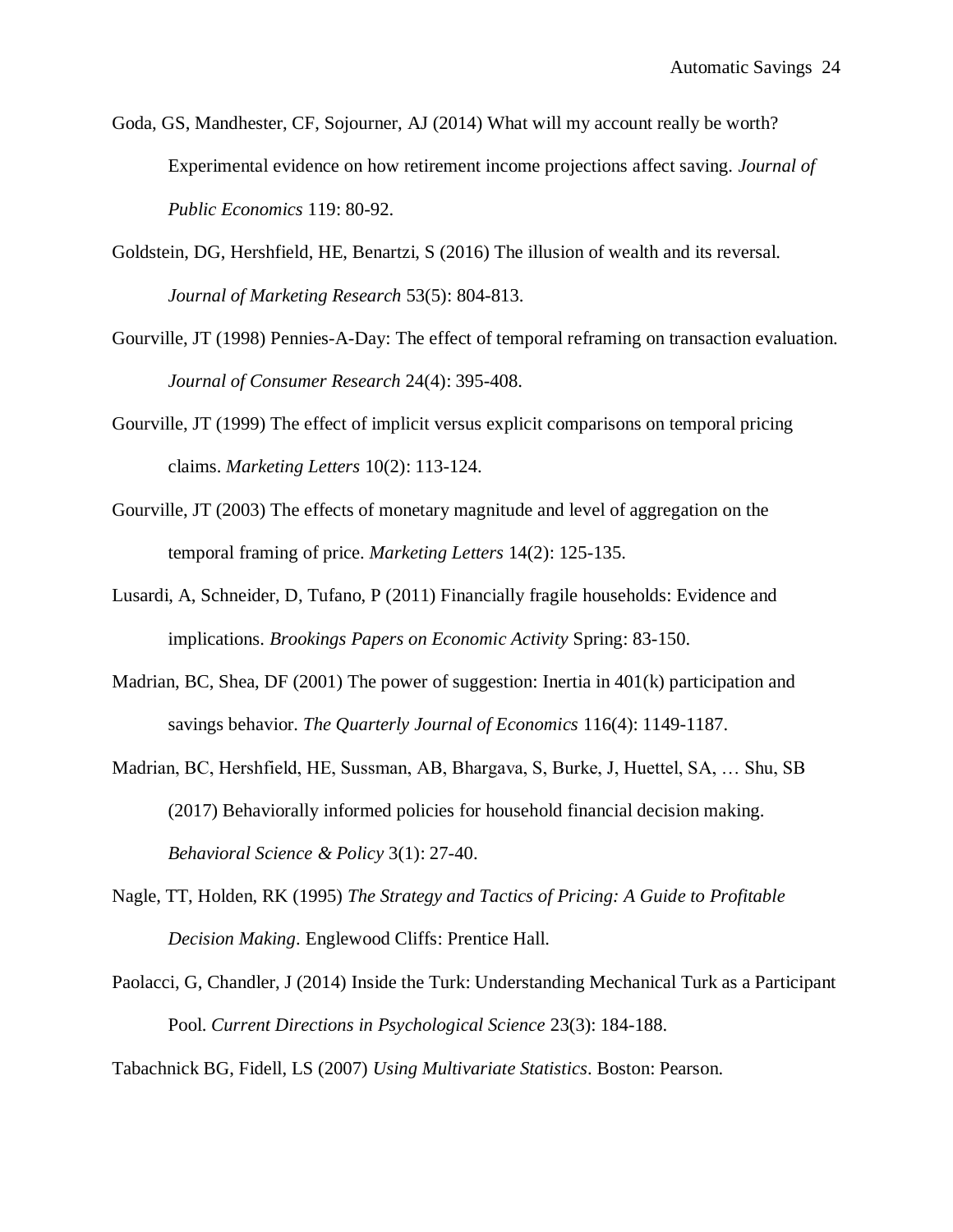Thaler, RH (1985) Mental accounting and consumer choice. *Marketing Science* 4(3): 199-214.

Thaler, RH, Benartzi, S (2004) Save more tomorrow™: Using behavioral economics to increase employee saving. *Journal of Political Economy* 112(S1): S164-S187.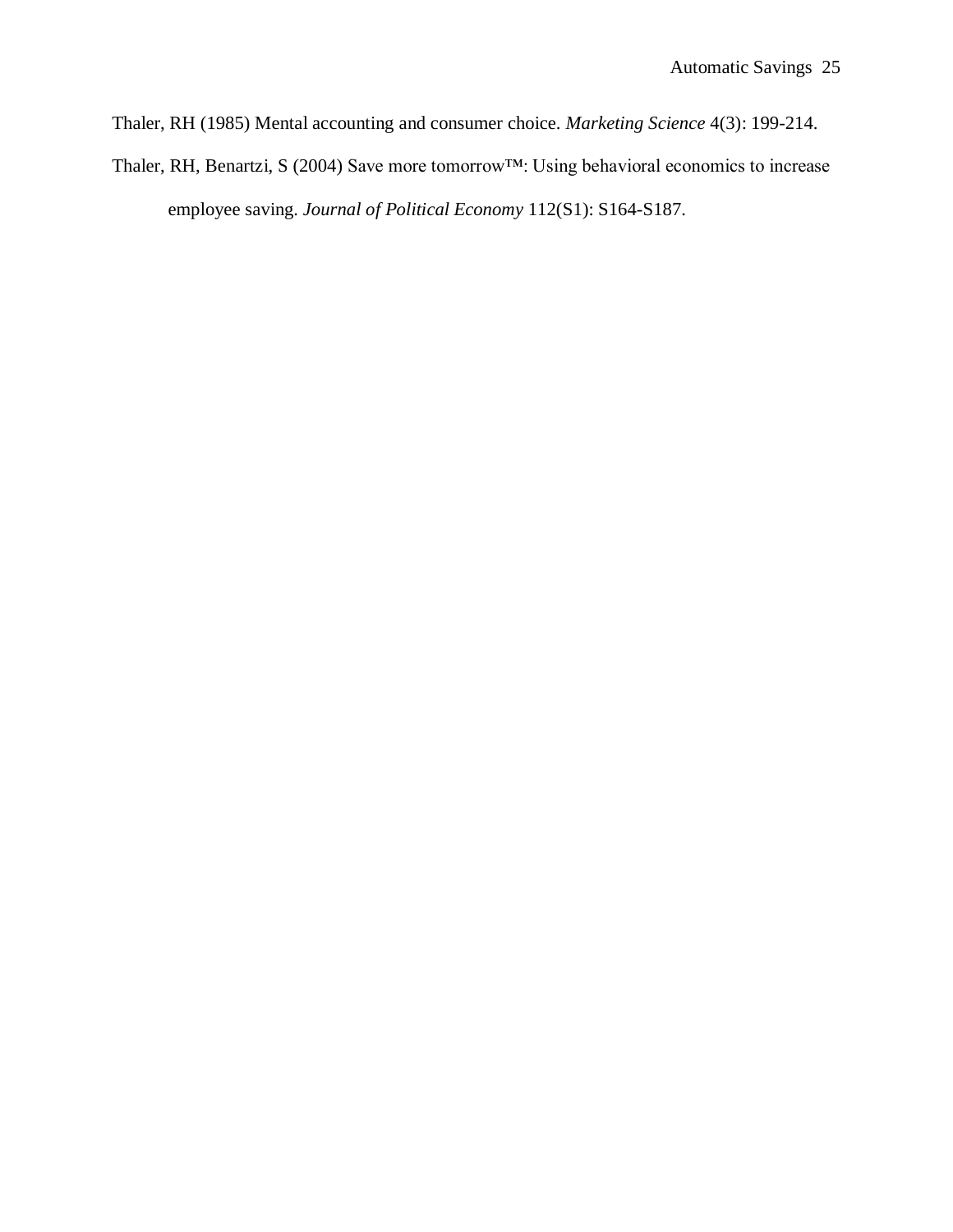| Predictor                                                                                                                                                                                                                                                                                                                   | $\boldsymbol{B}$                               | SE B                          | $e^{B}$ | $\boldsymbol{B}$         | SEB                   | $e^B$        |
|-----------------------------------------------------------------------------------------------------------------------------------------------------------------------------------------------------------------------------------------------------------------------------------------------------------------------------|------------------------------------------------|-------------------------------|---------|--------------------------|-----------------------|--------------|
| Condition                                                                                                                                                                                                                                                                                                                   | $.95***$                                       | .05                           | 2.59    | $.95***$                 | .05                   | 2.59         |
| Age                                                                                                                                                                                                                                                                                                                         |                                                |                               |         | .00                      | .00                   | 1.00         |
| Income                                                                                                                                                                                                                                                                                                                      |                                                |                               |         | $.10*$                   | .05                   | 1.11         |
| Constant                                                                                                                                                                                                                                                                                                                    | $-1.88$                                        |                               |         | $-2.17$                  |                       |              |
| $\chi^2$                                                                                                                                                                                                                                                                                                                    |                                                | 361.75                        |         |                          | 368.44                |              |
| df<br>D<br>$\mathbf{A}$ and $\mathbf{A}$ and $\mathbf{A}$ and $\mathbf{A}$ and $\mathbf{A}$ and $\mathbf{A}$ and $\mathbf{A}$ and $\mathbf{A}$ and $\mathbf{A}$ and $\mathbf{A}$ and $\mathbf{A}$ and $\mathbf{A}$ and $\mathbf{A}$ and $\mathbf{A}$ and $\mathbf{A}$ and $\mathbf{A}$ and $\mathbf{A}$ and<br>$\mathbf{r}$ | $\mathbf{r}$ and $\mathbf{r}$ and $\mathbf{r}$ | $\Delta$ $\sim$ $\sim$ $\sim$ |         | $A - I$<br>$\sim$ $\sim$ | 3<br><b>CONTINUES</b> | $\mathbf{A}$ |

*Logistic Regression Predicting Sign-Up Decision, \$5/Day, \$35/Week and \$150/Month Conditions (N = 5,342)*

*Note:*  $e^{B}$  = exponentiated *B*. Condition coded as -1 = \$150 per month, 0 = \$35 per week, and 1 = \$5 per day. Income coded on a categorical scale in which  $1 =$  less than \$25,000; 2 = \$25,000 - $\overline{$49,999; 3} = $50,000 - $99,999; 4 = $100,000 - $250,000;$  and,  $5 =$  more than \$250,000.  $p < .05.$  \*\*p  $< .01.$  \*\*\*p  $< .001$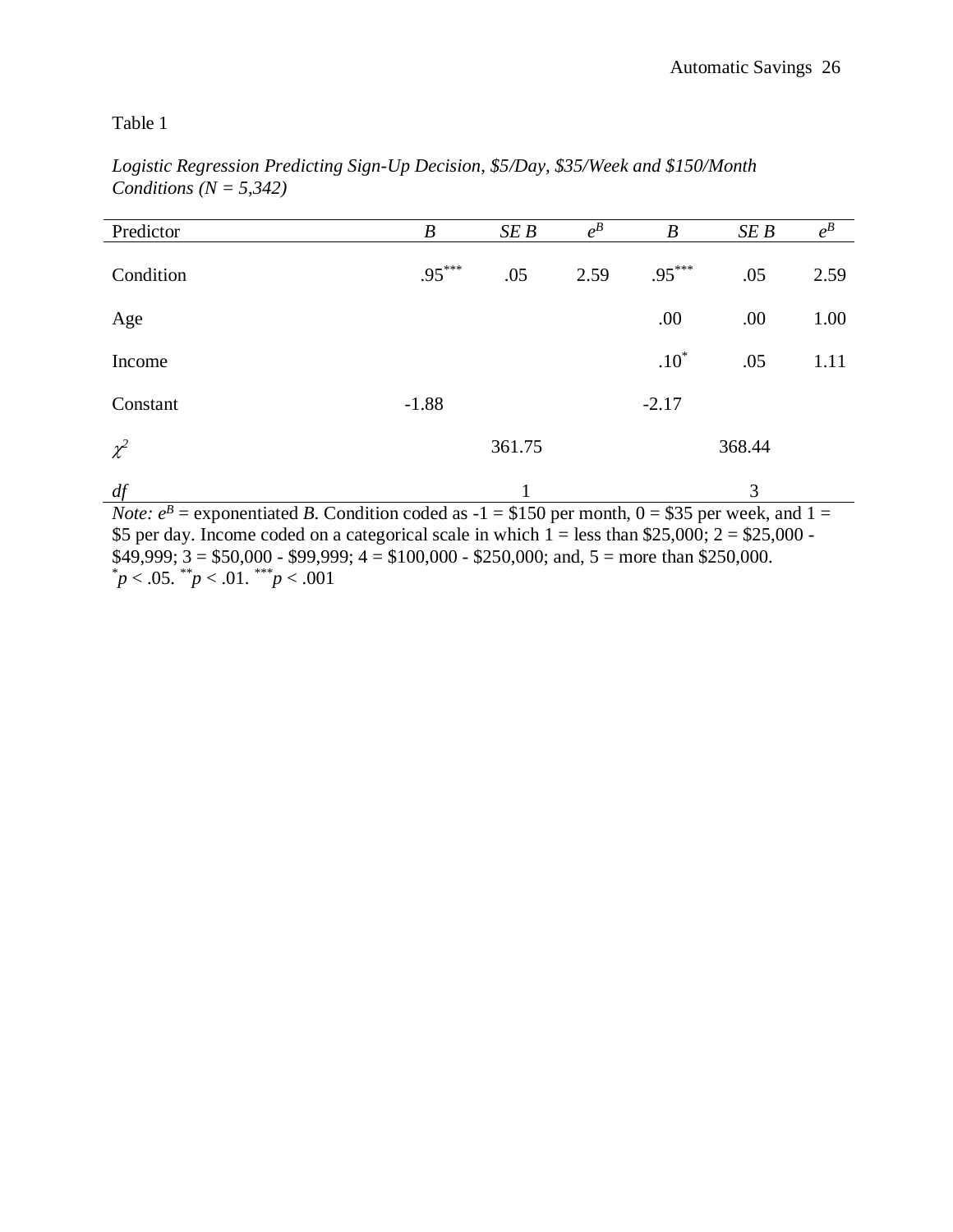*Logistic Regression Predicting Retention at One, Two, and Three Months, \$5/Day, \$35/Week and \$150/Month Conditions*

|                  | One Month |       |         |            |       |         |        | Two Months |         |        |      |         | Three Months |      |         |        |               |      |
|------------------|-----------|-------|---------|------------|-------|---------|--------|------------|---------|--------|------|---------|--------------|------|---------|--------|---------------|------|
| Predictor        | $\bf{B}$  | SEB   | $e^{B}$ | B          | SEB   | $e^{B}$ | B      | SEB        | $e^{B}$ | B      | SEB  | $e^{B}$ | B            | SEB  | $e^{B}$ | B      | $SEB$ $e^{B}$ |      |
| Condition        | $-.43**$  | .13   | .65     | $-0.37***$ | .13   | .69     | $-.16$ | .18        | .85     | $-.15$ | .18  | .86     | .27          | .20  | 1.89    | .29    | .20           | 1.24 |
| Age              |           |       |         | .00        | .01   | 1.00    |        |            |         | .02    | .02  | 1.02    |              |      |         | $-.01$ | .02           | .99  |
| Income           |           |       |         | $.37***$   | .11   | 1.45    |        |            |         | $-.02$ | .15  | .98     |              |      |         | .15    | .18           | 1.16 |
| Constant         | 1.57      |       |         | .62        |       |         | 2.25   |            |         | 1.61   |      |         | 2.48         |      |         | 2.42   |               |      |
| $\chi^2$         |           | 12.13 |         |            | 16.96 |         |        | .82        |         |        | 3.21 |         |              | 1.82 |         |        | 2.54          |      |
| df               |           |       |         |            | 3     |         |        |            |         |        | 3    |         |              |      |         |        | 3             |      |
| $\boldsymbol{N}$ |           |       |         | 841        |       |         |        |            |         | 665    |      |         |              |      |         | 607    |               |      |

*Note*:  $e^B$  = exponentiated *B*. Condition coded as -1 = \$150 per month, 0 = \$35 per week, and 1 = \$5 per day. Income coded on a categorical scale in which 1 = less than \$25,000; 2 = \$25,000 - \$49,999; 3 = \$50,000 - \$99,999; 4 = \$100,000 - \$250,000; and, 5 = more than \$250,000.

 $p < .05.$  \*\*p < .01. \*\*\*p < .001.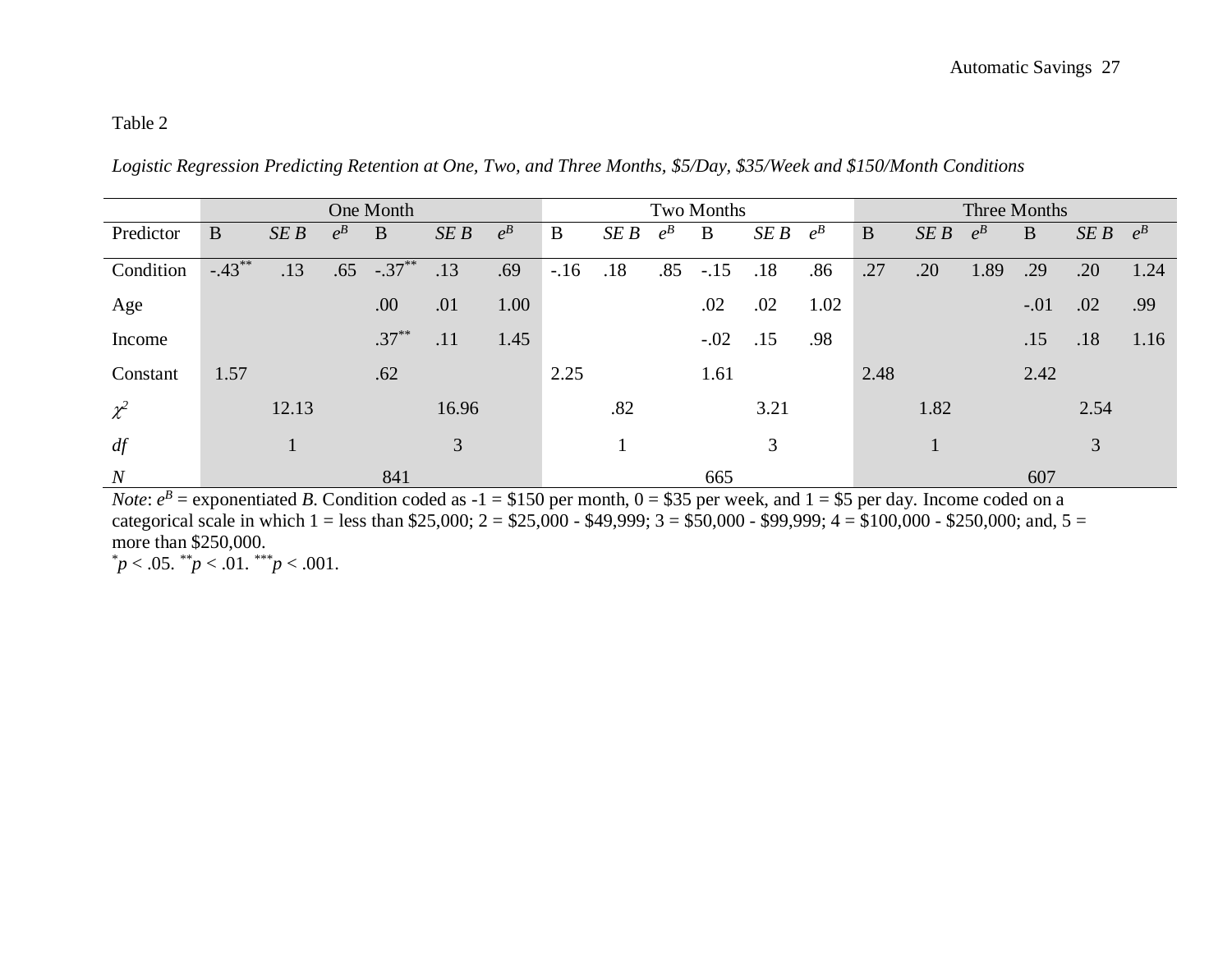$$100k+$ 

|               |             | Condition     |            |
|---------------|-------------|---------------|------------|
|               |             |               | $$150$ per |
|               | \$5 per day | \$35 per week | month      |
| $<$ \$25 $k$  | 31%         | 10%           | $5\%$      |
| \$25k-\$49.9k | $32\%$      | $7\%$         | $5\%$      |
| \$50k-\$99.9k | 26%         | 12%           | 10%        |
| $$100k+$      | 30%         | 21%           | 15%        |

*Sign-up Rate as a Function of Income and Condition, \$5/Day, \$35/Week and \$150/Month Conditions*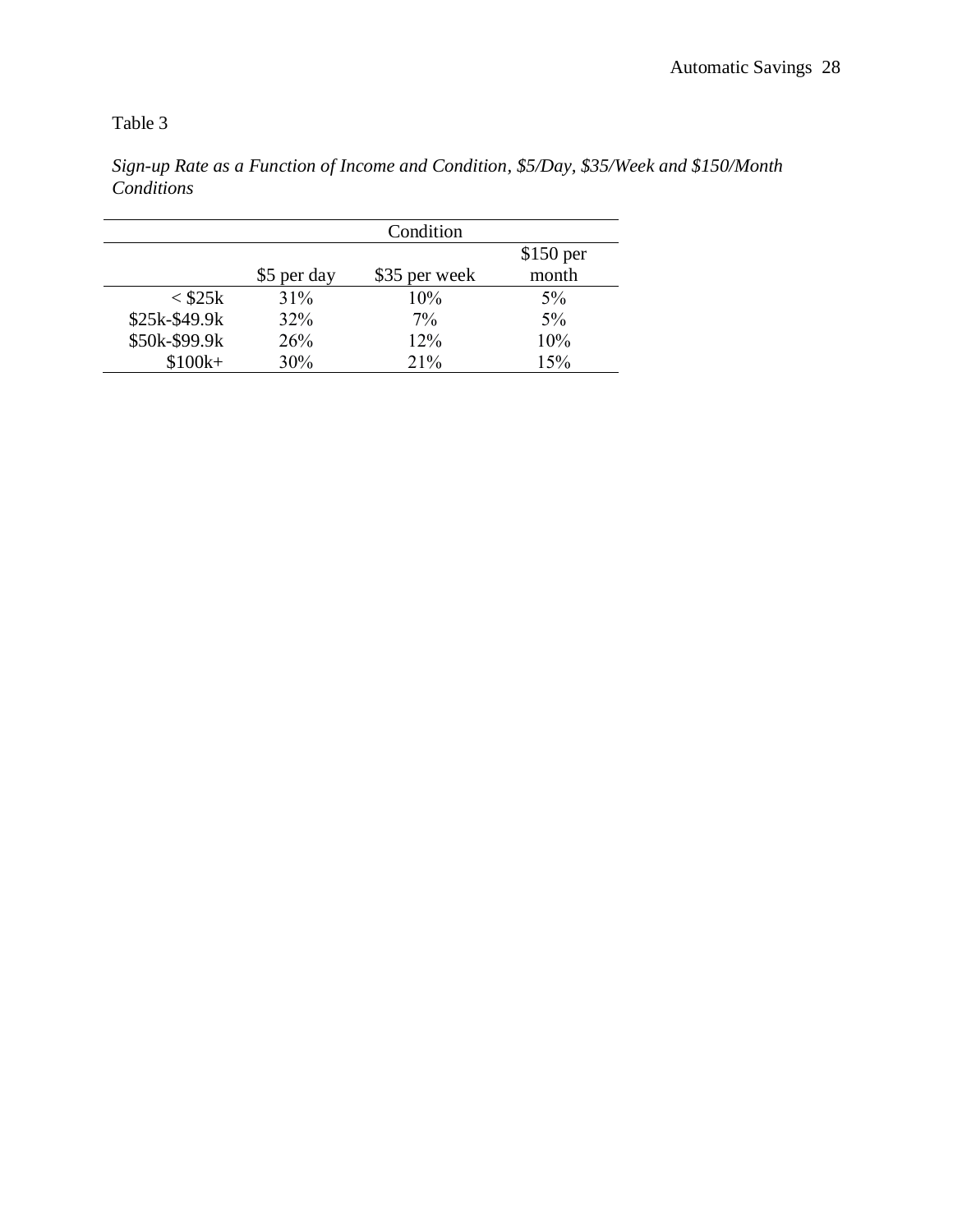|         |                  | One Month    |             | Two Months   |             | Three Months |              |  |  |
|---------|------------------|--------------|-------------|--------------|-------------|--------------|--------------|--|--|
|         |                  | Did not      | Still       | Did not      | Still       | Did not      | <b>Still</b> |  |  |
|         |                  | Enroll       | Enrolled    | Enroll       | Enrolled    | Enroll       | Enrolled     |  |  |
| \$5 Per | $\boldsymbol{M}$ | \$62.07      | \$109.07    | \$97.99      | \$190.02    | \$122.60     | \$235.80     |  |  |
|         | SD               | \$117.17     | \$162.17    | \$171.29     | \$271.17    | \$252.99     | \$303.60     |  |  |
| Day     | <b>Total</b>     | \$85,282.90  | \$43,411.25 | \$138,072.87 | \$68,977.52 | \$174,579.93 | \$82,057.14  |  |  |
| \$35    | $\boldsymbol{M}$ | \$62.81      | \$250.30    | \$100.96     | \$418.68    | \$124.72     | \$523.53     |  |  |
| Per     | SD               | \$138.54     | \$474.92    | \$223.97     | \$679.22    | \$260.69     | \$670.47     |  |  |
| Week    | <b>Total</b>     | \$104,636.22 | \$40,047.28 | \$169,821.23 | \$60,290.26 | \$211,142.89 | \$69,629.83  |  |  |
| \$150   | $\boldsymbol{M}$ | \$64.16      | \$161.08    | \$124.81     | \$319.11    | \$134.77     | \$322.99     |  |  |
| Per     | SD               | \$131.14     | \$266.41    | \$383.87     | \$578.94    | \$311.57     | \$326.83     |  |  |
| Month   | <b>Total</b>     | \$105,021.92 | \$17,236.08 | \$205,191.77 | \$31,911.23 | \$222,767.41 | \$29,392.10  |  |  |

*Summary Statistics for Account Balance at One, Two, and Three Months, \$5/Day, \$35/Week and \$150/Month Conditions*

*Note*. Statistics based on raw balances prior to winsorizing outliers.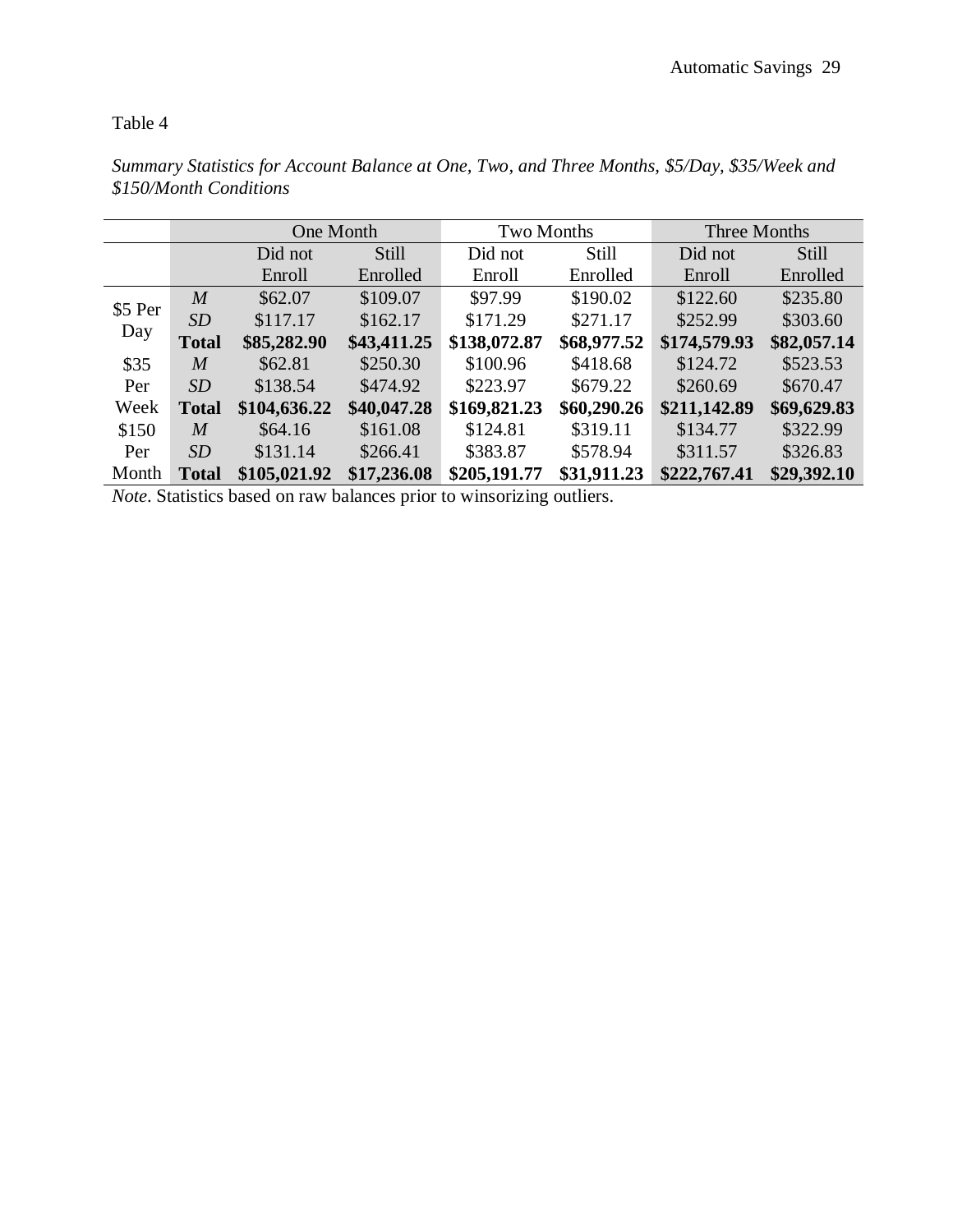*Logistic Regression Predicting Sign-Up Decision, \$7/Week and \$30/Month Conditions (N = 3,589)* 

| Predictor                                                                                                       | $\boldsymbol{B}$ | SE B   | $e^{B}$ | B        | SEB    | $e^{B}$ |  |  |  |  |
|-----------------------------------------------------------------------------------------------------------------|------------------|--------|---------|----------|--------|---------|--|--|--|--|
|                                                                                                                 |                  |        |         |          |        |         |  |  |  |  |
| Condition                                                                                                       | $.43***$         | .04    | 1.54    | $.46***$ | .04    | 1.58    |  |  |  |  |
| Age                                                                                                             |                  |        |         | .01      | .00    | 1.01    |  |  |  |  |
| Income                                                                                                          |                  |        |         | $.39***$ | .05    | 1.45    |  |  |  |  |
|                                                                                                                 |                  |        |         |          |        |         |  |  |  |  |
| Constant                                                                                                        | $-.85$           |        |         | $-2.13$  |        |         |  |  |  |  |
| $\chi^2$                                                                                                        |                  | 138.72 |         |          | 264.22 |         |  |  |  |  |
| df                                                                                                              |                  |        |         |          | 3      |         |  |  |  |  |
| <i>Note:</i> $e^{B}$ = exponentiated <i>B</i> . Condition coded as -1 = \$30 per month, and 1 = \$7 per week.   |                  |        |         |          |        |         |  |  |  |  |
| Income coded on a categorical scale in which $1 - \log \theta$ than \$25,000; $2 - \$25,000 - \$49,999$ ; $3 -$ |                  |        |         |          |        |         |  |  |  |  |

Income coded on a categorical scale in which  $1 =$  less than \$25,000;  $2 =$  \$25,000 - \$49,999;  $3 =$  $$50,000 - $99,999; 4 = $100,000 - $250,000;$  and,  $5 =$  more than \$250,000. \**p* < .05. \*\**p* < .01. \*\*\**p* < .001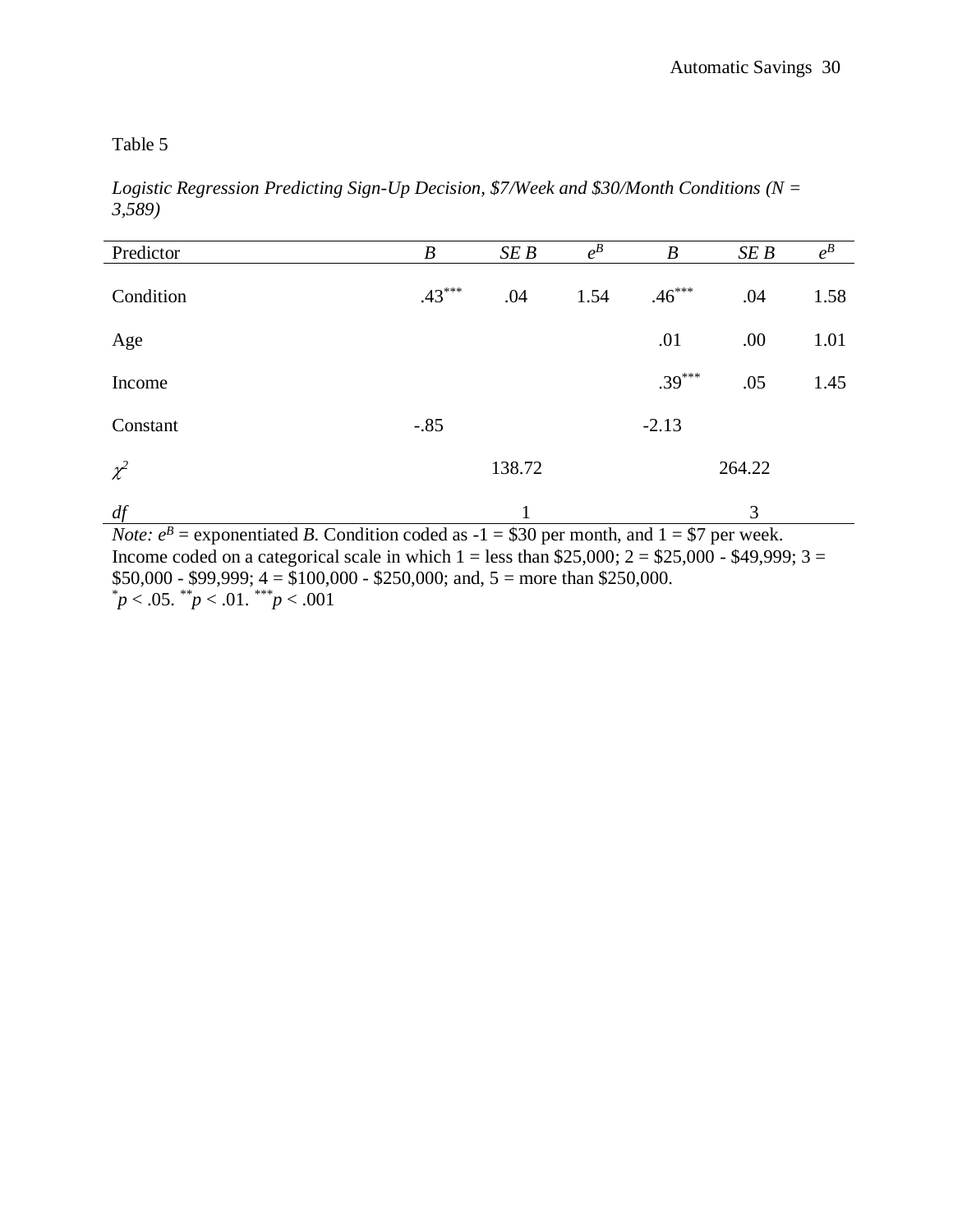*Logistic Regression Predicting Retention at One, Two, and Three Months, \$7/Week and \$30/Month Conditions*

|           | One Month |     |         |          |       |         | Two Months |      |         |      |      | Three Months |      |     |         |      |      |         |
|-----------|-----------|-----|---------|----------|-------|---------|------------|------|---------|------|------|--------------|------|-----|---------|------|------|---------|
| Predictor | B         | SEB | $e^{B}$ | B        | SEB   | $e^{B}$ | B          | SE B | $e^{B}$ | B    | SE B | $e^{B}$      | B    | SEB | $e^{B}$ | B    | SEB  | $e^{B}$ |
| Condition | $-.09$    | .10 | .92     | $-.05$   | .10   | .95     | $-.02$     | .15  | .98     | .01  | .15  | 1.01         | .09  | .15 | 1.09    | .10  | .15  | 1.11    |
| Age       |           |     |         | .02      | .01   | 1.02    |            |      |         | .03  | .02  | 1.03         |      |     |         | .02  | .02  | 1.02    |
| Income    |           |     |         | $.37***$ | .11   | 1.45    |            |      |         | .20  | .17  | 1.23         |      |     |         | .11  | .17  | 1.11    |
| Constant  | 1.99      |     |         | .45      |       |         | 2.82       |      |         | 1.38 |      |              | 2.82 |     |         | 1.82 |      |         |
| $\chi^2$  |           | .80 |         |          | 24.61 |         |            | .01  |         |      | 7.65 |              |      | .34 |         |      | 3.64 |         |
| df        |           |     |         |          | 3     |         |            |      |         |      | 3    |              |      |     |         |      | 3    |         |
| N         |           |     |         | 1,110    |       |         |            |      |         | 973  |      |              |      |     |         | 926  |      |         |

*Note*:  $e^B$  = exponentiated *B*. Condition coded as -1 = \$30 per month, and 1 = \$7 per week. Income coded on a categorical scale in which 1 = less than \$25,000; 2 = \$25,000 - \$49,999; 3 = \$50,000 - \$99,999; 4 = \$100,000 - \$250,000; and, 5 = more than \$250,000. \**p* < .05. \*\**p* < .01. \*\*\**p* < .001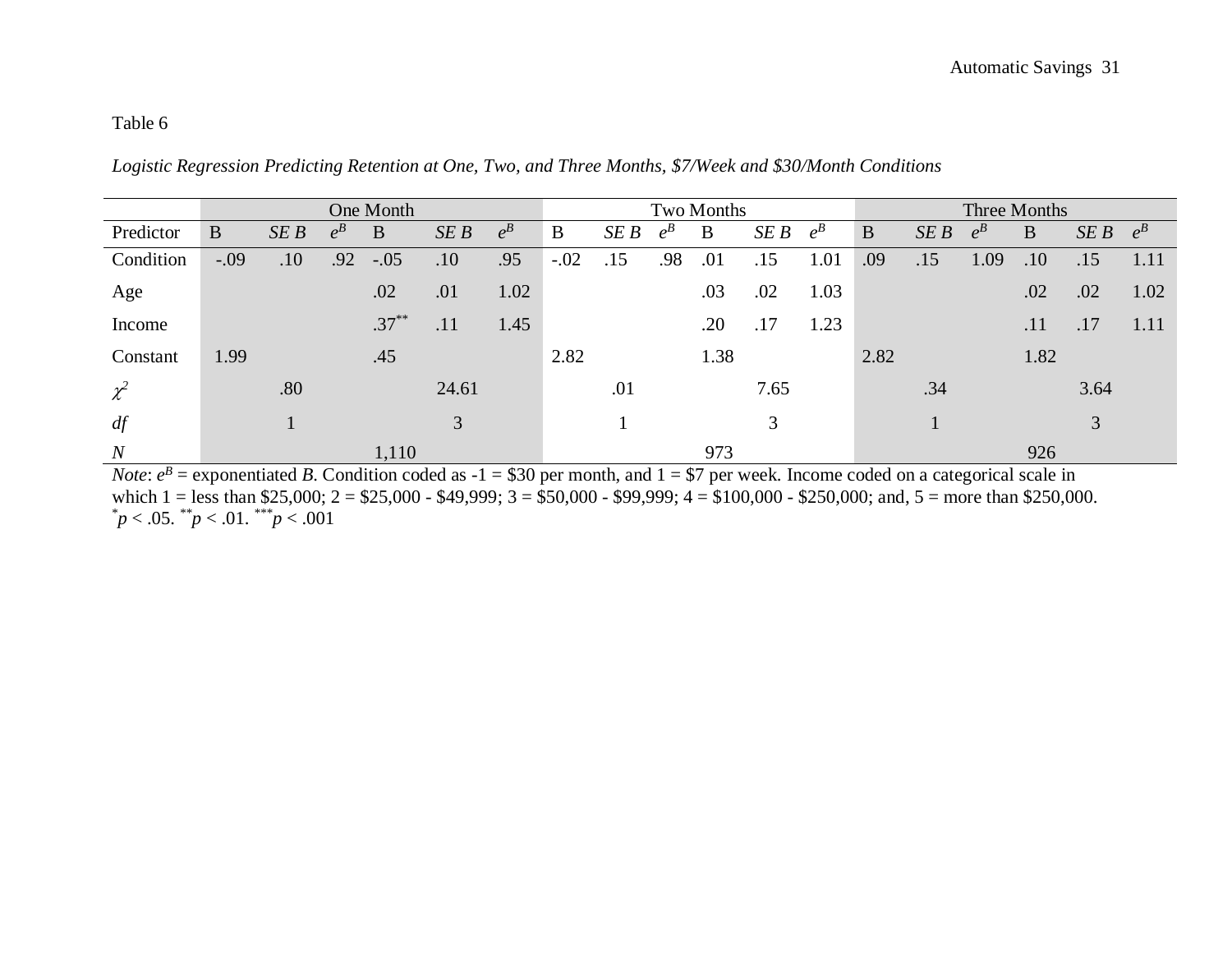*Sign-up Rate as a Function of Income and Condition, \$7/Week and \$30/Month Conditions*

|               | Condition    |                |  |  |  |  |  |  |
|---------------|--------------|----------------|--|--|--|--|--|--|
|               | \$7 per week | \$30 per month |  |  |  |  |  |  |
| $<$ \$25 $k$  | 28%          | 13%            |  |  |  |  |  |  |
| \$25k-\$49.9k | 40%          | 17%            |  |  |  |  |  |  |
| \$50k-\$99.9k | 45%          | 31%            |  |  |  |  |  |  |
| $$100k+$      | 59%          | 37%            |  |  |  |  |  |  |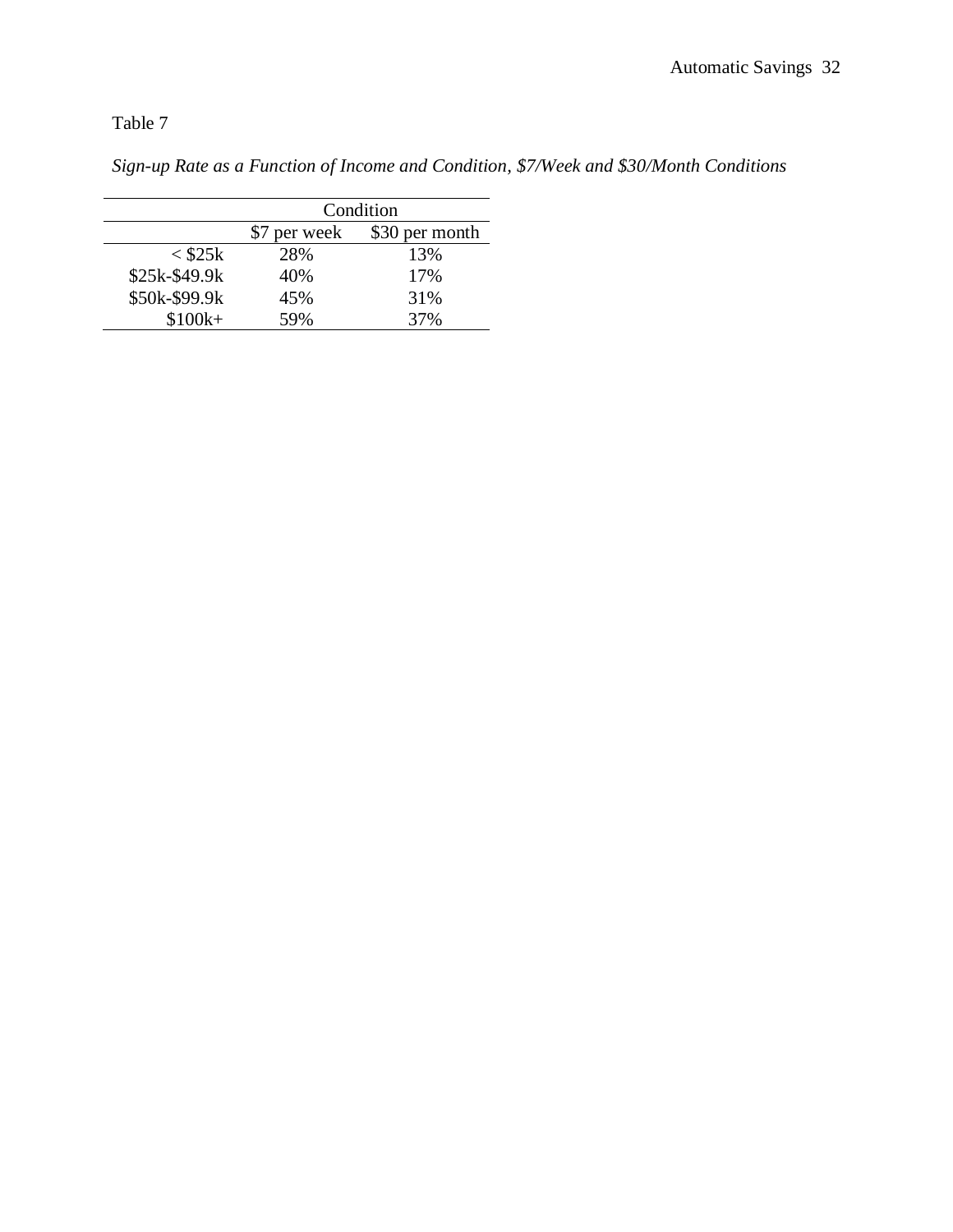|                   |                  |             | One Month    |              | Two Months   | Three Months |              |  |  |
|-------------------|------------------|-------------|--------------|--------------|--------------|--------------|--------------|--|--|
|                   |                  | Did not     | Still        | Did not      | Still        | Did not      | Still        |  |  |
|                   |                  | Enroll      | Enrolled     | Enroll       | Enrolled     | Enroll       | Enrolled     |  |  |
|                   | $\overline{M}$   | \$50.96     | \$175.02     | \$99.83      | \$242.93     | \$117.63     | \$297.13     |  |  |
| \$7 Per           | SD               | \$114.21    | \$1,308.71   | \$606.14     | \$1,379.85   | \$611.70     | \$1,431.05   |  |  |
| Week              | <b>Total</b>     | \$60,485.87 | \$110,260.47 | \$121,695.97 | \$145,274.07 | \$146,332.33 | \$170,256.24 |  |  |
|                   | $\boldsymbol{M}$ | \$58.29     | \$134.13     | \$95.04      | \$221.18     | \$115.24     | \$279.67     |  |  |
| \$30 Per<br>Month | SD               | \$199.88    | \$224.57     | \$239.75     | \$376.25     | \$247.05     | \$424.41     |  |  |
|                   | <b>Total</b>     | \$83,292.60 | \$46,007.52  | \$137,244.48 | \$72,546.89  | \$168,371.60 | \$86,976.49  |  |  |

*Summary Statistics for Account Balance at One, Two, and Three Months, \$7/week and \$30/month Conditions*

*Note*. Statistics based on raw balances prior to winsorizing outliers.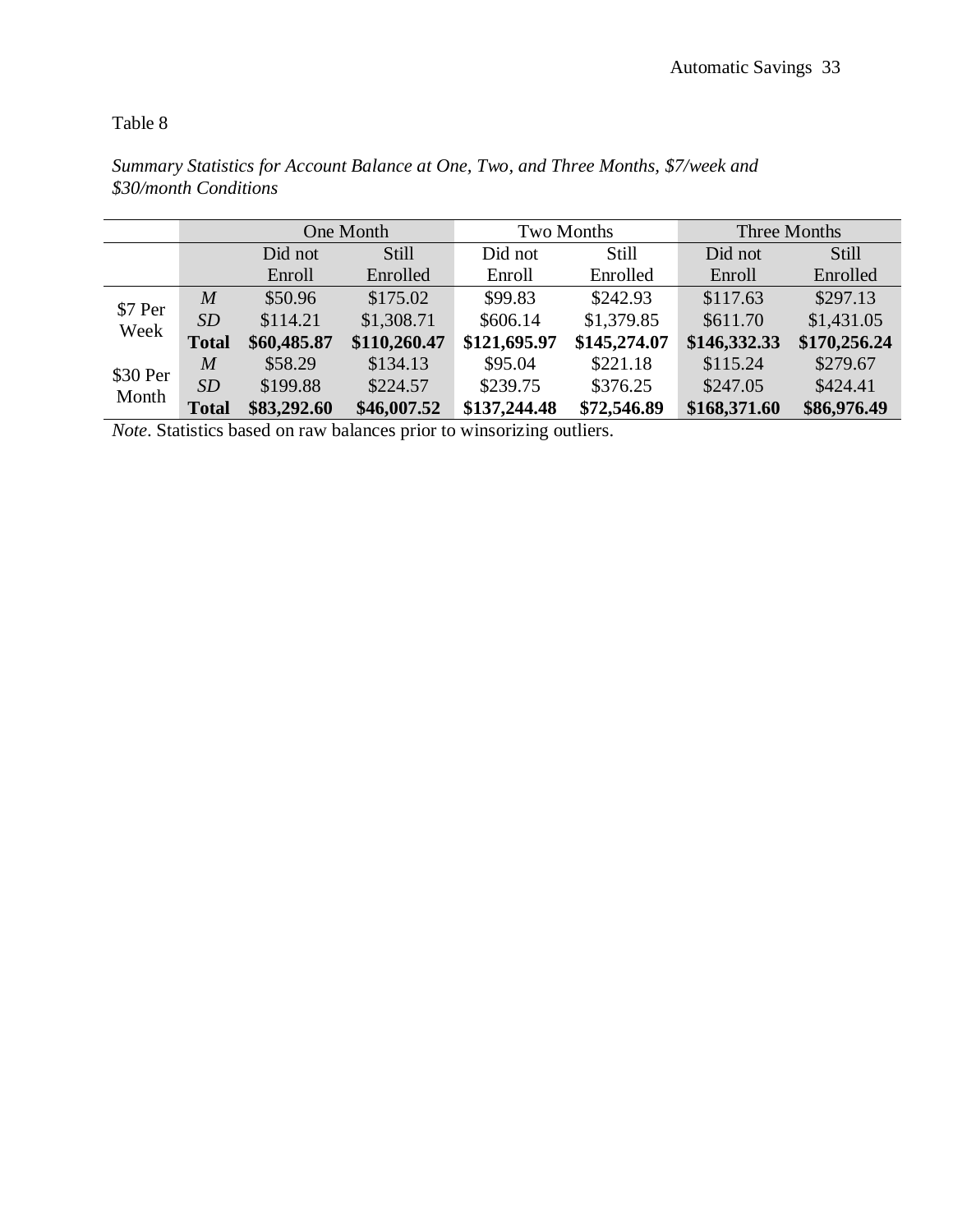Screenshots from the Acorns Sign-Up Process and Recurring Deposit Intervention



## D. User is randomly assigned to a condition and given an opportunity to make recurring deposits

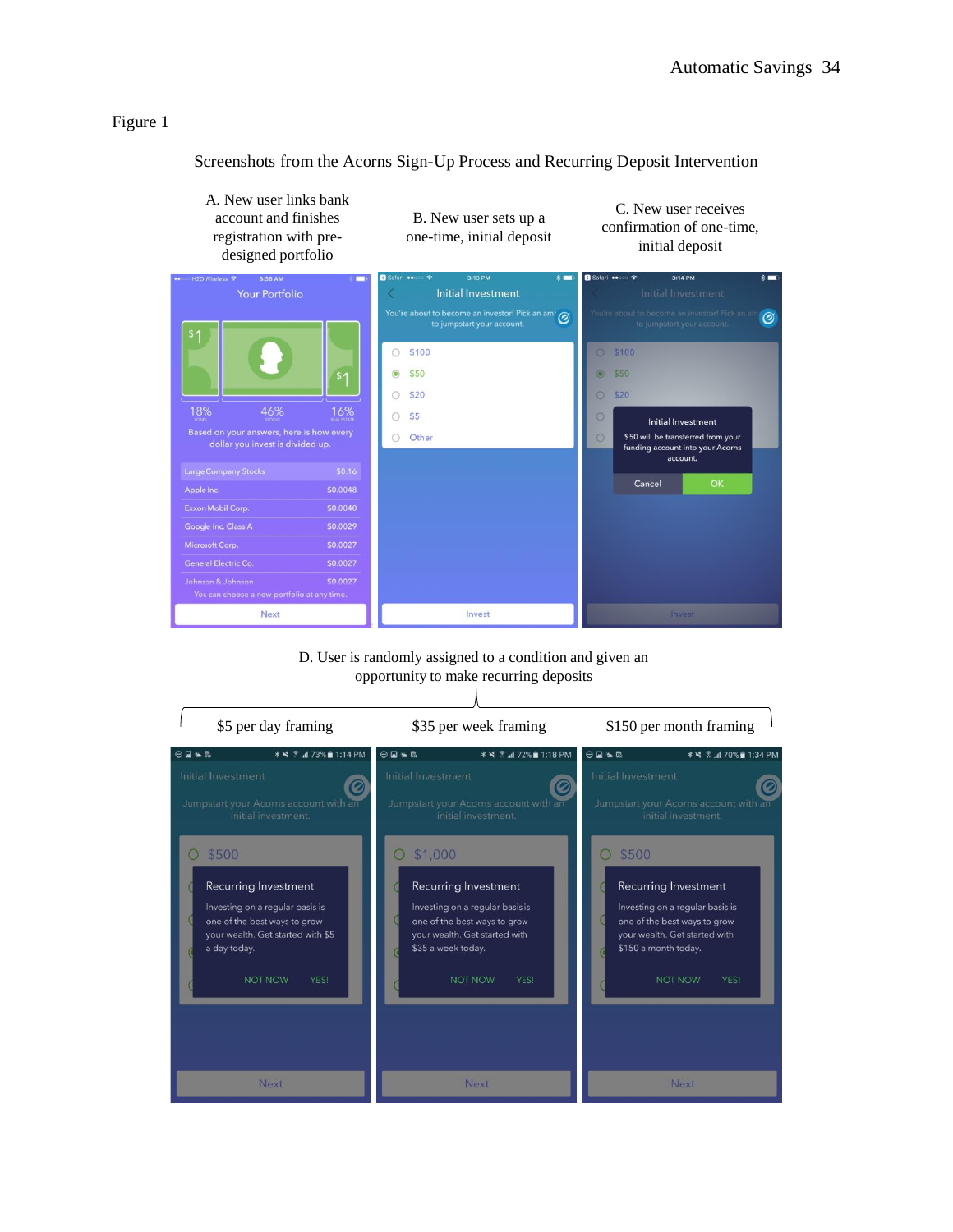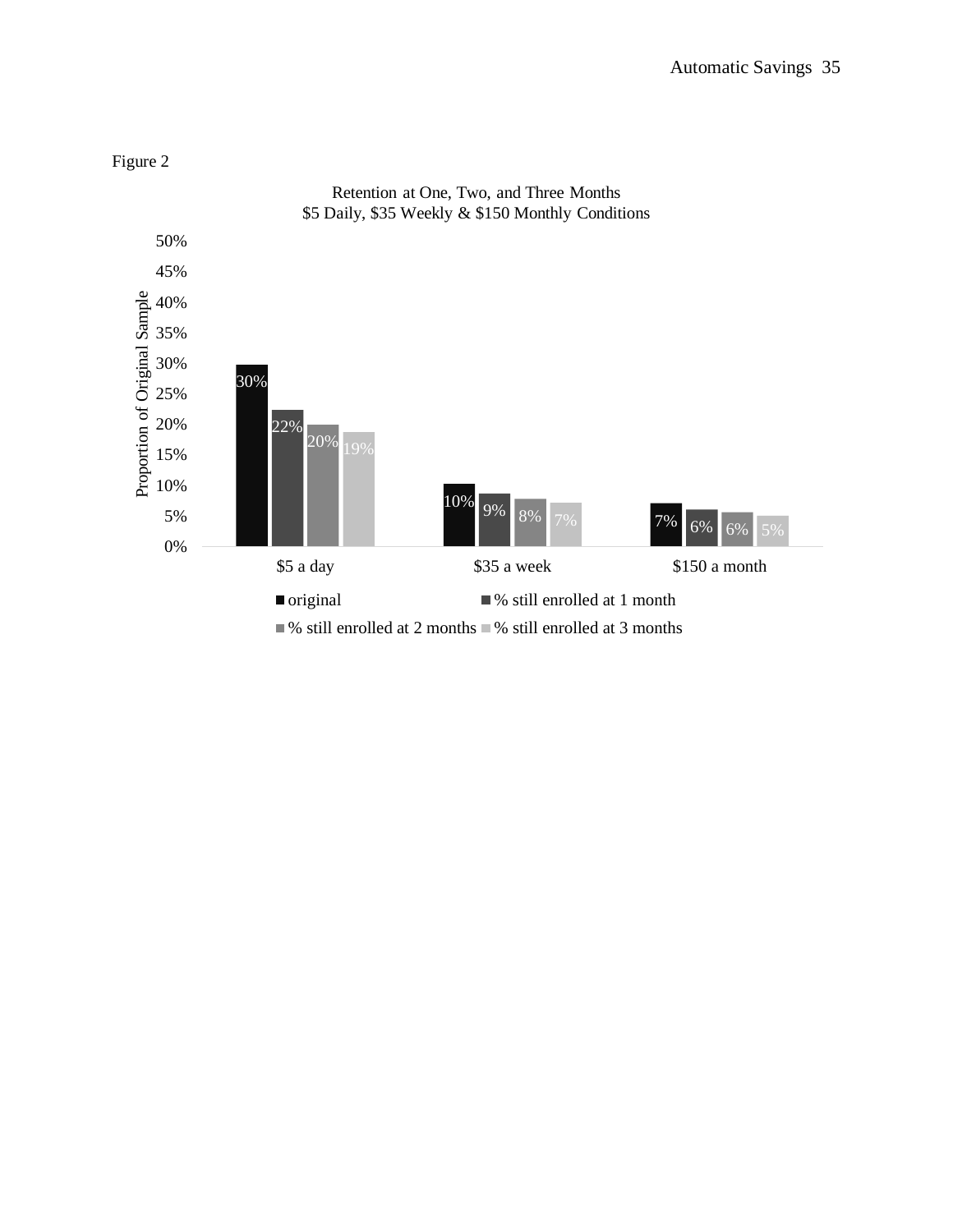

Initial Deposit by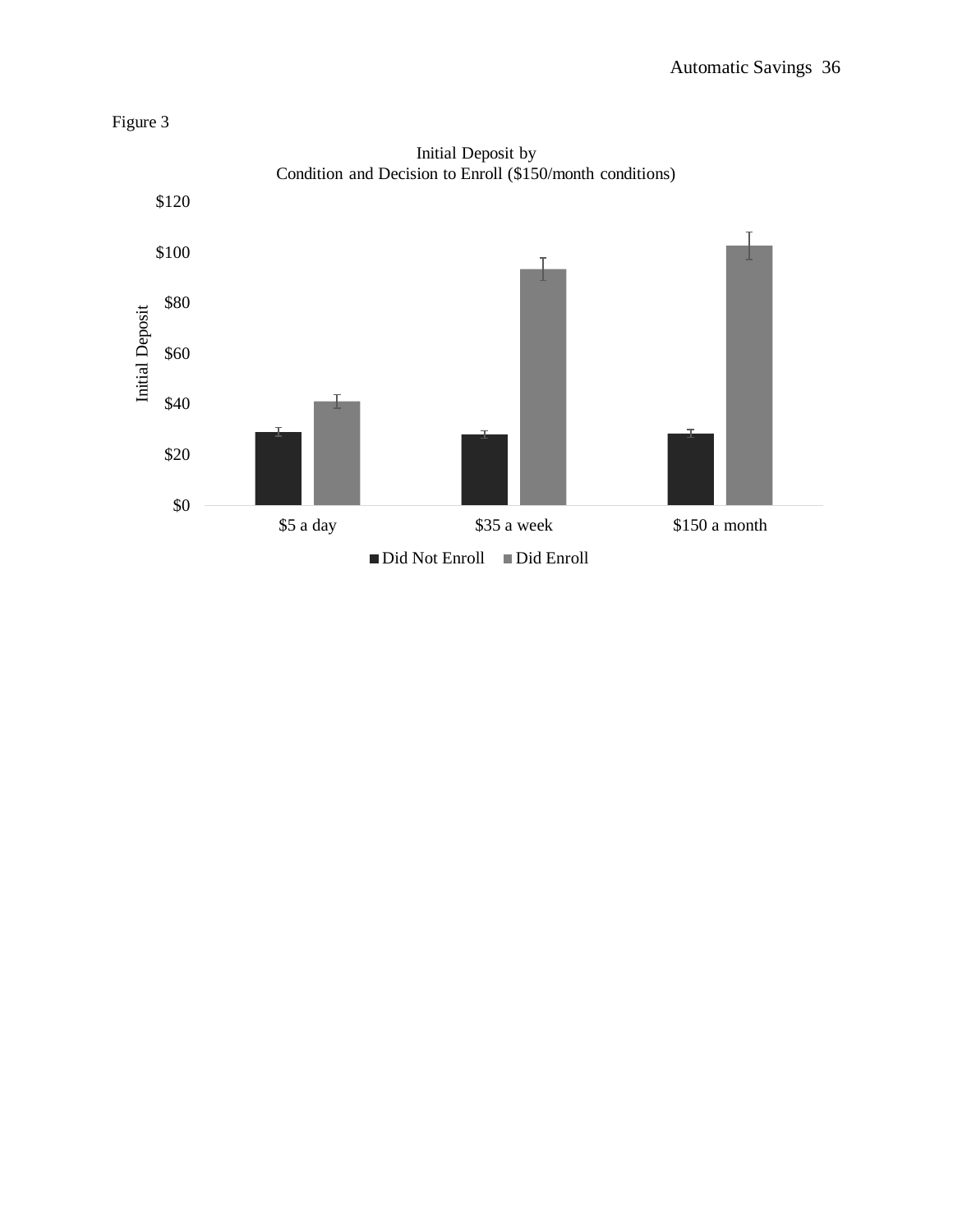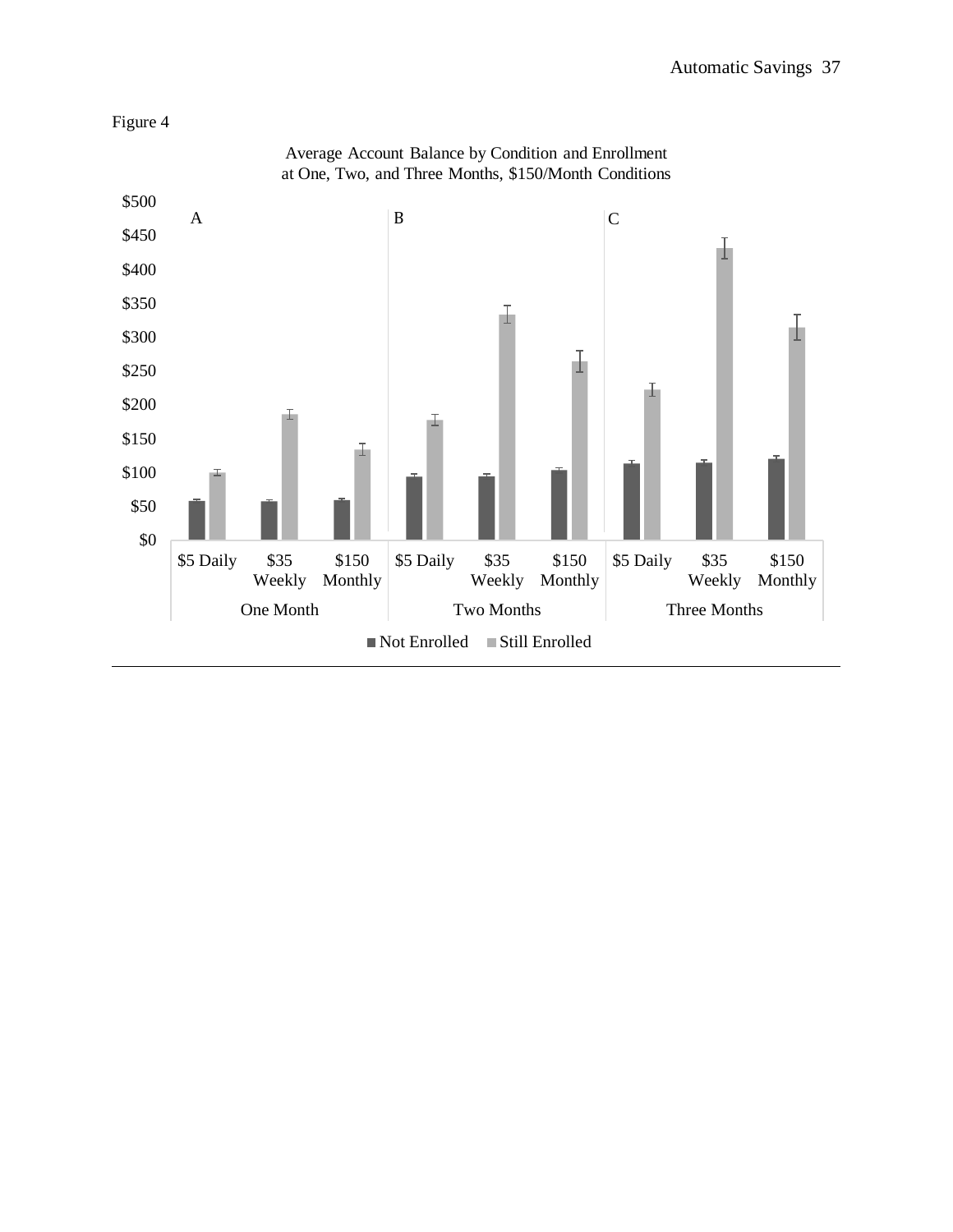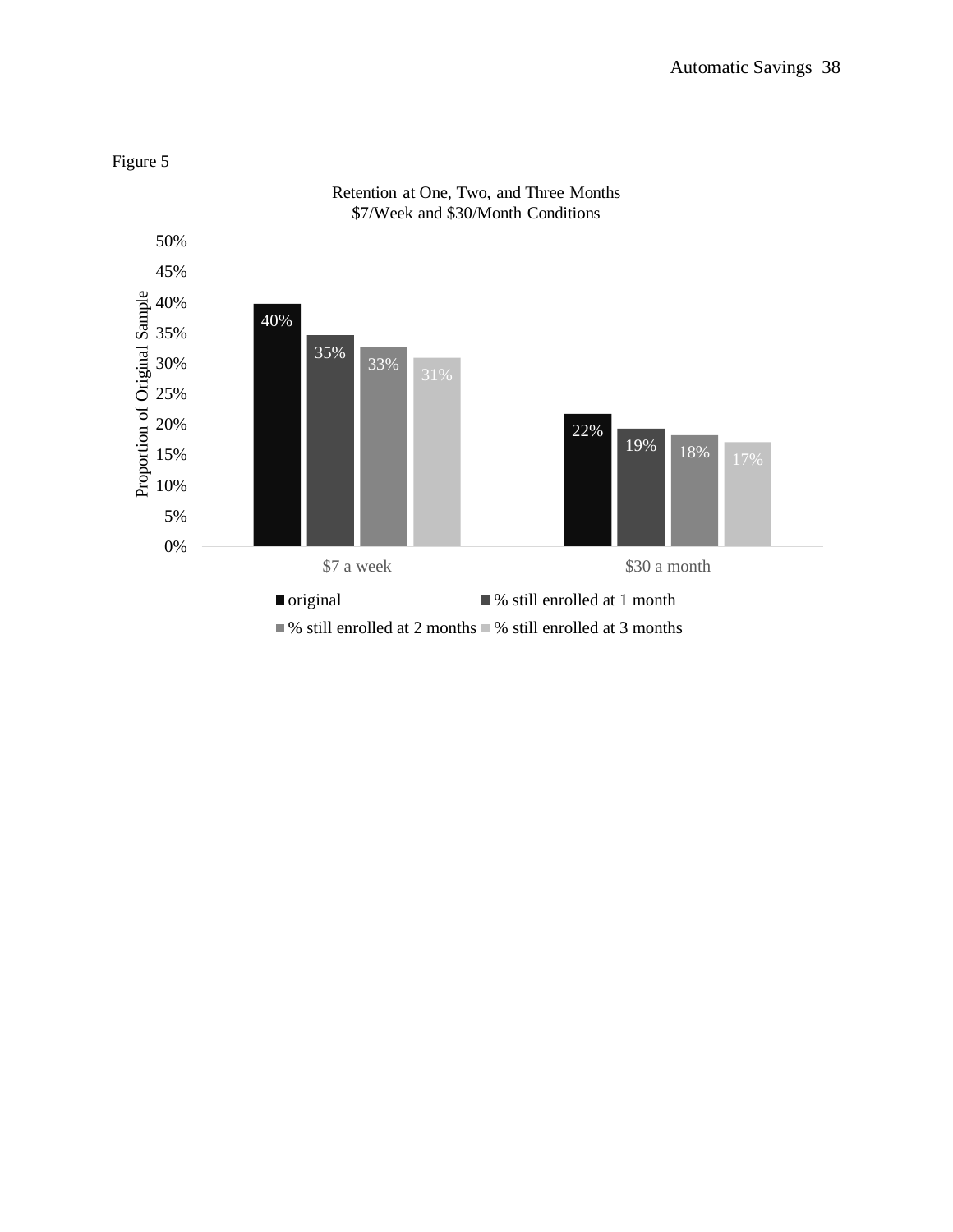